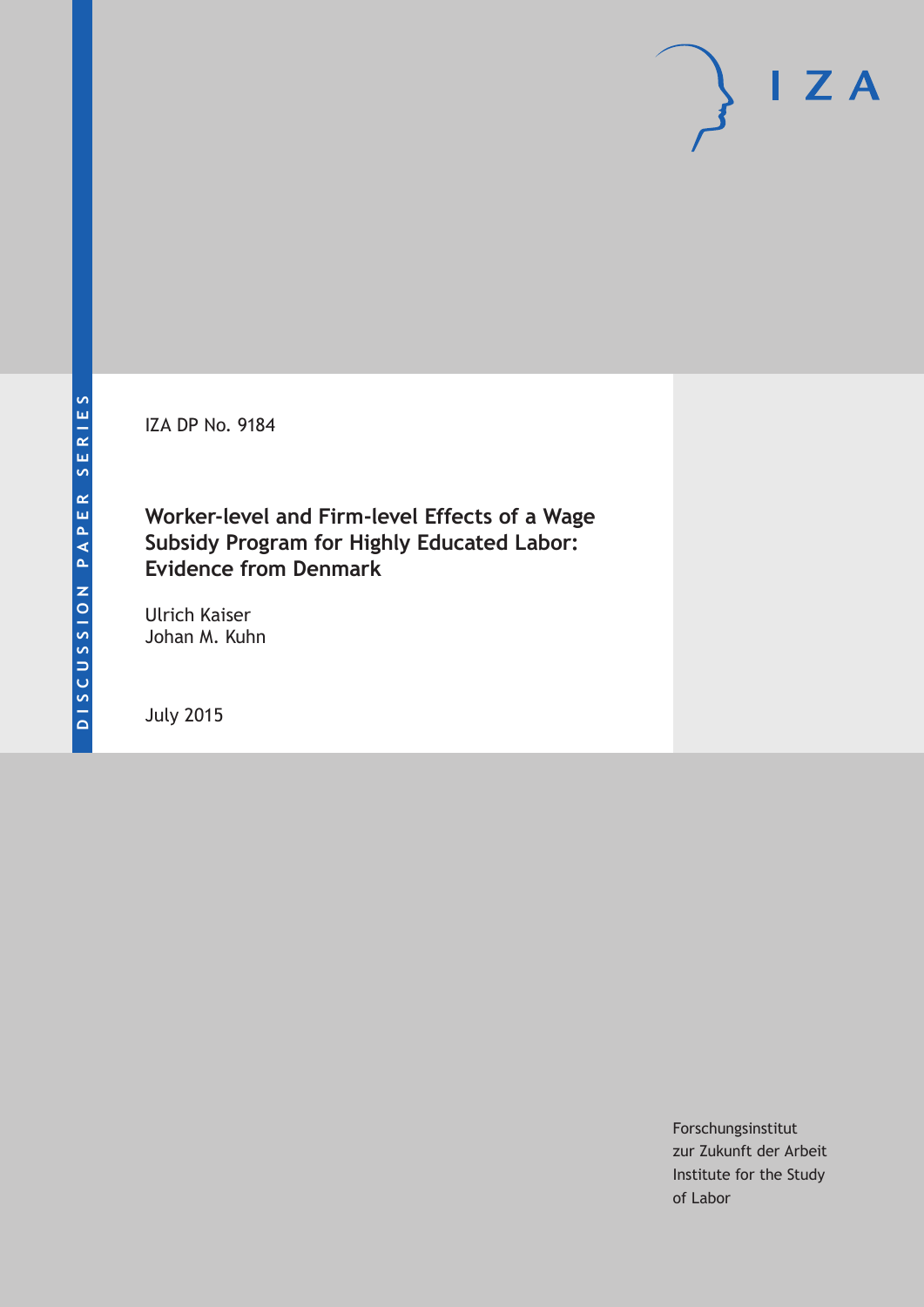# **Worker-level and Firm-level Effects of a Wage Subsidy Program for Highly Educated Labor: Evidence from Denmark**

# **Ulrich Kaiser**

*University of Zurich, CEBR, Copenhagen Business School, ZEW and IZA*

# **Johan M. Kuhn**

*EPAC and Copenhagen Business School*

# Discussion Paper No. 9184 July 2015

IZA

P.O. Box 7240 53072 Bonn Germany

Phone: +49-228-3894-0 Fax: +49-228-3894-180 E-mail: iza@iza.org

Any opinions expressed here are those of the author(s) and not those of IZA. Research published in this series may include views on policy, but the institute itself takes no institutional policy positions. The IZA research network is committed to the IZA Guiding Principles of Research Integrity.

The Institute for the Study of Labor (IZA) in Bonn is a local and virtual international research center and a place of communication between science, politics and business. IZA is an independent nonprofit organization supported by Deutsche Post Foundation. The center is associated with the University of Bonn and offers a stimulating research environment through its international network, workshops and conferences, data service, project support, research visits and doctoral program. IZA engages in (i) original and internationally competitive research in all fields of labor economics, (ii) development of policy concepts, and (iii) dissemination of research results and concepts to the interested public.

<span id="page-1-0"></span>IZA Discussion Papers often represent preliminary work and are circulated to encourage discussion. Citation of such a paper should account for its provisional character. A revised version may be available directly from the author.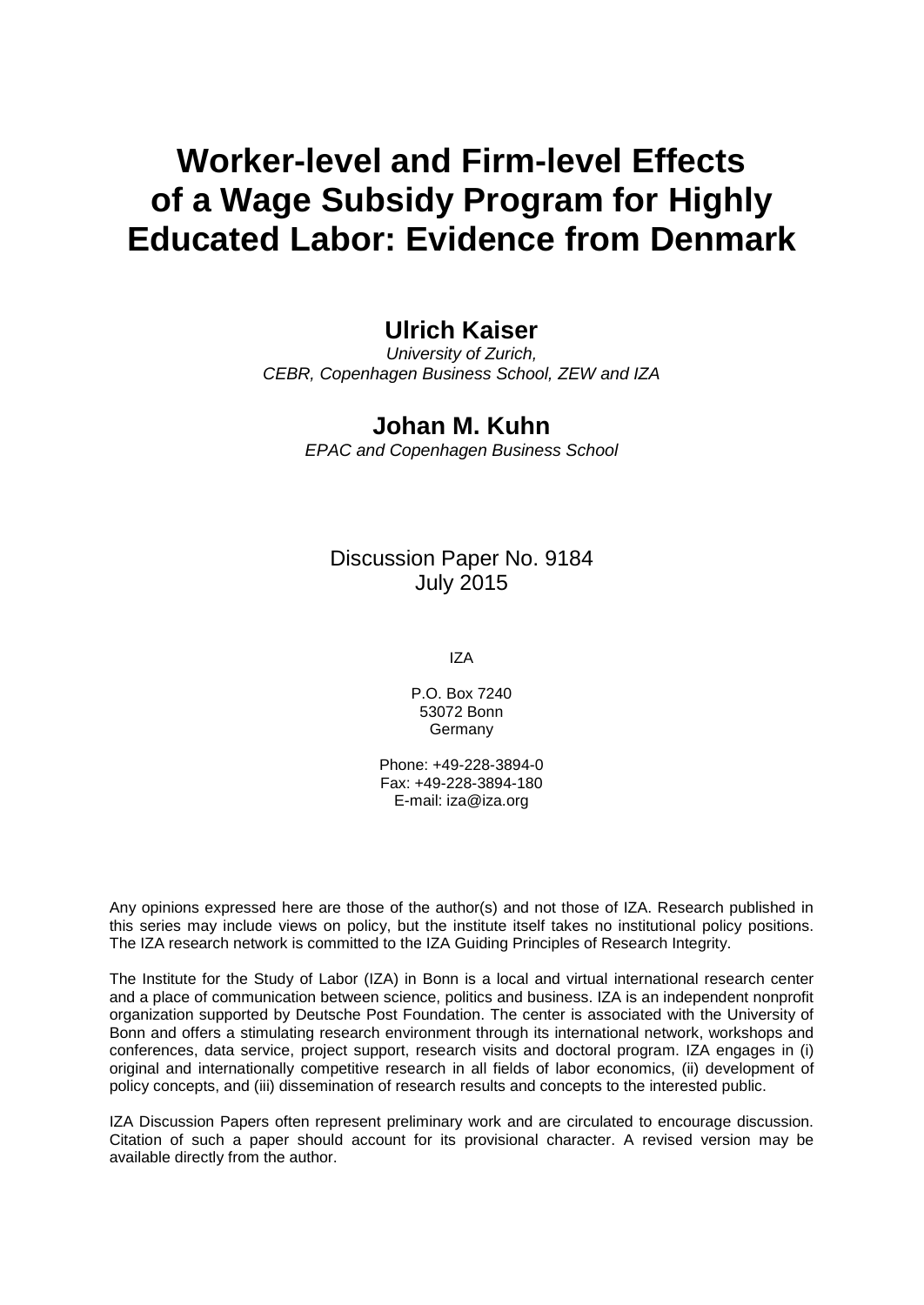IZA Discussion Paper No. 9184 July 2015

# **ABSTRACT**

# **Worker-level and Firm-level Effects of a Wage Subsidy Program for Highly Educated Labor: Evidence from Denmark[\\*](#page-1-0)**

We study the effects of a Danish wage subsidy program for highly educated workers on the labor market outcomes of the persons participating in the program and on the performance of the firms that hired these subsidized workers. Using data on the population of program participants, both individuals and firms, we find that the program had positive effects on employment and wages the year individuals participate in the program. For wages, we also find positive and statistically significant effects for the two subsequent years. At the program participating firm level, we find statistically significant effects on the number of highly educated employees for both the period of program participation and the subsequent time period.

JEL Classification: D04, O31, O38

Keywords: wage subsidies, firm performance, program evaluation

Corresponding author:

Ulrich Kaiser University of Zurich Department of Business Administration Affolternstrasse 56 8050 Zurich **Switzerland** E-mail: [ulrich.kaiser@business.uzh.ch](mailto:ulrich.kaiser@business.uzh.ch)

We gratefully acknowledge very helpful comments from Thomas Alslev Christensen (Novo Nordisk Foundation) and Klaus Ammitzbøll (The Danish Agency for Science, Technology and Innovation, DASTI), Christan M. Dahl, Søren Bo Nielsen, Anders Sørensen and seminar participants at the Danish Research Unit for Industrial Dynamics (DRUID). We thank DASTI for partially sponsoring this research and for making the wage subsidy program data available for research.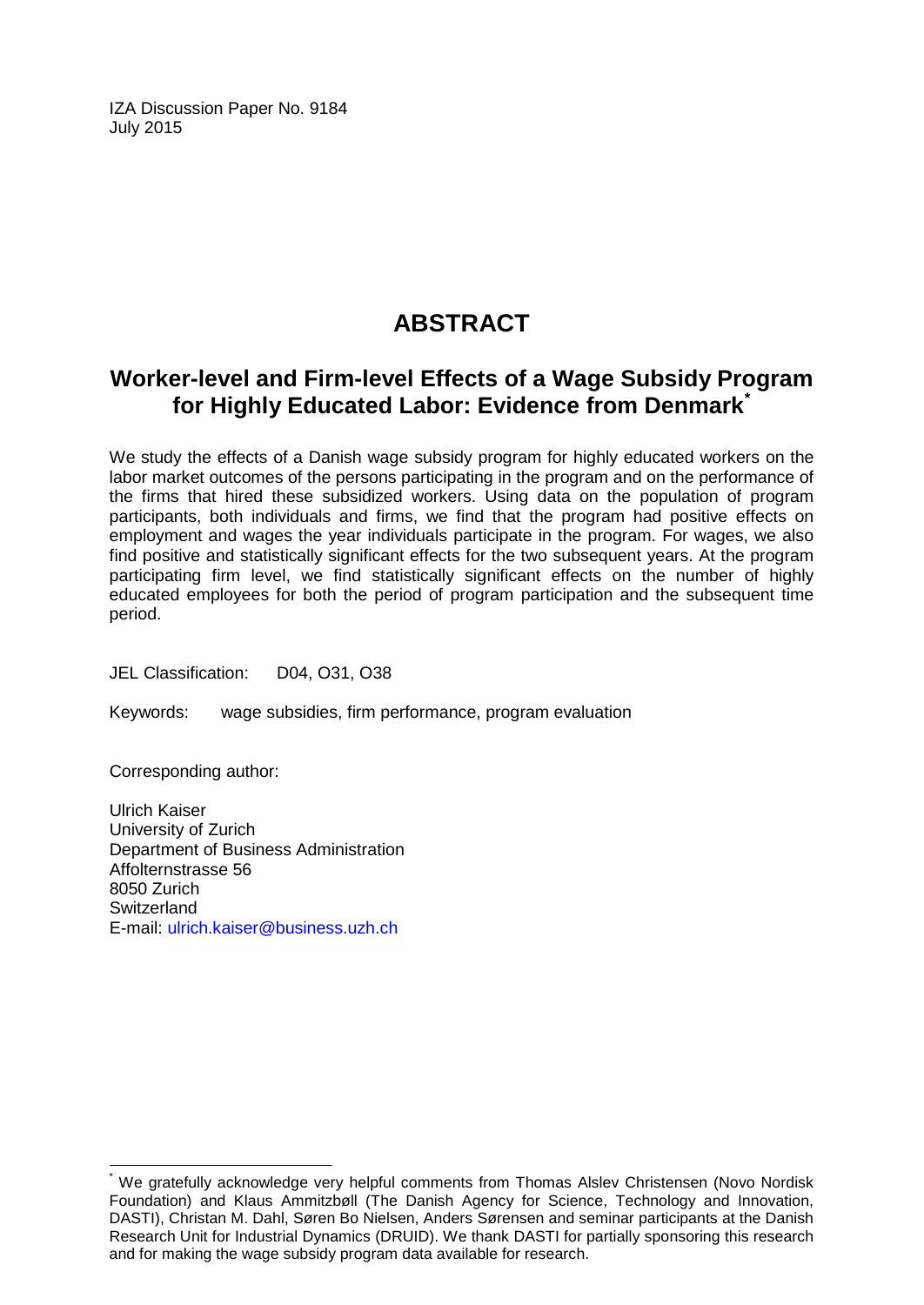### 1 Introduction

Increasingly high unemployment rates for high skilled labor have recently induced politicians to call for active labor market policy measures as perhaps best reflected by the Council of the European Union recommendation "to adopt measures at national level which are aimed at increasing the employability of graduates leaving the education and training system" in May 2012.<sup>1</sup> Policy makers at the local, regional and national level have indeed started a fair number of initiatives of which Appendix A provides an overview. A formal evaluation of such programs is, however, still lacking.

This paper studies an early active labor market program for individuals with a post-secondary or tertiary-level education, the Danish "innovation assistant" (hereafter "IA") wage subsidy program. The program served the dual purpose of getting more academics into employment and at transferring academic knowledge to SMEs since they have historically been reluctant to hire high qualified labor in Denmark and elsewhere. The IA program was launched by the Danish Agency for Science, Technology and Innovation (DASTI) in 2005 when the unemplyment rate for high skilled workers was 3.7 percent and considered high given an average unemployment rate of 4.8 percent and the cost of educating high skilled labor.<sup>2</sup>

The evaluation of active labor market policy programs constitutes both a wellresearched topic on the agenda of applied labor economists and an important issue for policy makers. Existing studies almost exclusively deal with programs geared at low skilled labor since this type of workers is most adversely affected by technological change.<sup>3</sup> In addition, given the focus on labor market outcomes of individuals, comparatively little is known about the effects of training or wage subsidy programs on the performance of the firms that are involved.

Our evaluation of the Danish IA program studies the effect of the subsidy on both persons and firms. We ask, (i) how do individuals who participate in the programme perform with regard to their employment and income and (ii) how do participating companies perform in terms of employment, productivity and other success criteria.

Eligible for the IA program were privately owned firms with at least two and at most 100 employees whereof no more than two may have been academics. In addition, firms needed to exist for at least one year and must make more than DKK 1 million (Euro 130,000) in revenues. SMEs needed to specify a specific development project that the IA was supposed to carry out. Firms that successfully applied for funding through the IA program received a wage subsidy of up to half of the IAs salary, with a

<sup>&</sup>lt;sup>1</sup>Source: http://www.parlament.gv.at/PAKT/EU/XXIV/EU/08/02/EU\_80203/imfname\_10027589.pdf.

<sup>2</sup>According to our own calculations based on Eurostat data on unemployment rates by highest level of education attained, the Danish unemployment rate for high skilled labor increased to 4.6 percent in 2013, comparing to a seven percent average. In addition, the gap in unemployment rates between low skilled and high skilled labor has steadily decreased between 2004 and 2013, both in Denmark and EU-wide. The unemployment rate differences between high skilled and low skilled labor is diminishing in countries such as Greece, Spain, Italy, Cyprus, Portugal, Romania and Iceland that were hard hit by the recent financial crisis.

<sup>3</sup>Reviews of the extant literature are provided by Card et al. (2010), Dar and Tzannatos (1999), Heckman et al. (1999), Kluve (2010) as well as Martin and Grubb (2001).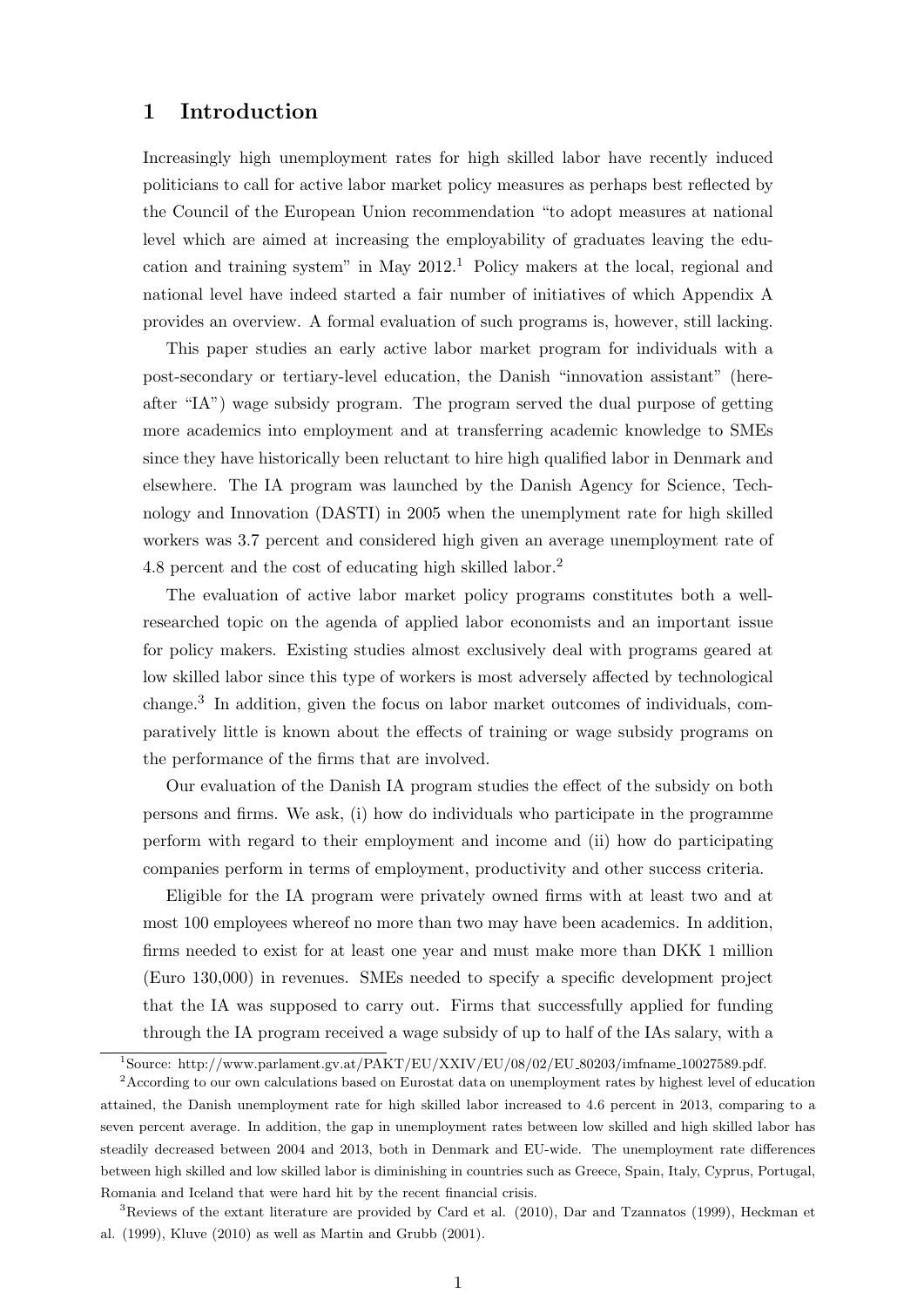maximum of DKK 12,500 (Euro 1,700) per month — about half the average monthly wage in our data — for a period between six and twelve months.

We do unfortunately not know much about how IA projects were initiated. Anecdotal evidence that we have collected does indicate, however, that it was mostly the potential IA who contacted the SME and suggested an employment relationship under the IA program. While we do not know anything about the mechanisms that match potential IAs with potential hosts, we do know that essentially all applications for wage subsidies were eventually granted.

To analyze the IA program, we use the population of 364 persons and 316 firms that ever participated in the scheme between 2005 and 2010. In order to cope with potential self-selection problems of firms and individuals into the program, we apply "conditional differences in differences" (cDID) estimation methods (Heckman et al. 1998, 1999) where we first use econometric matching models and subsequently run firm-performance and labor market outcome regressions on the matched data to additionally take into account both observable and unobservable time-invariant factors that may determine the selection into program participation (Blundell and Costa Dias 2009, Ch. V.E). Similar approaches have previously been applied in the program evaluation literature by Almus and Czarnitzki (2003), Brandstetter and Sakakibara (1998) as well as Kaiser and Kuhn (2011).

At the person level, we consider the probability of an IA to be employed after having entered the program in subsequent time periods as well as her absolute wage increase as outcome variables. At the firm level, we analyze the total number of highly educated employees, the total number of employees, value added, net income, return on assets, total wage per employee and labor productivity (sales per employee) as outcome variables. At the person-level, we find that the IA program had positive wage and employment effects in the year of program participation as it should be by construction. We do also, however, find that there also are economically and statistically significant wage effects for the two years subsequent to program participation. At the SME-level, we find positive effects on the number of highly skilled employees for both the period of program participation and the subsequent time period.

### 2 Data

Our data stem from three main sources, (i) DASTI which contains information on individual VP-projects, an identifier for both the participating IA and the corresponding SME and the starting date of the project, (ii) Experian  $A/S$ , a credit rating agency whose financial reports has been used in prior research by Kaiser and Kuhn (2012) and (iii) Statistics Denmark which provides a matched employer-employee data base including information on both individuals and firms.

The DASTI data constitute the key element of our full data set as it contains unique identifiers for both participating employers and employees. These identifiers allow us to uniquely match individuals and firms to the Experian and Statistics Den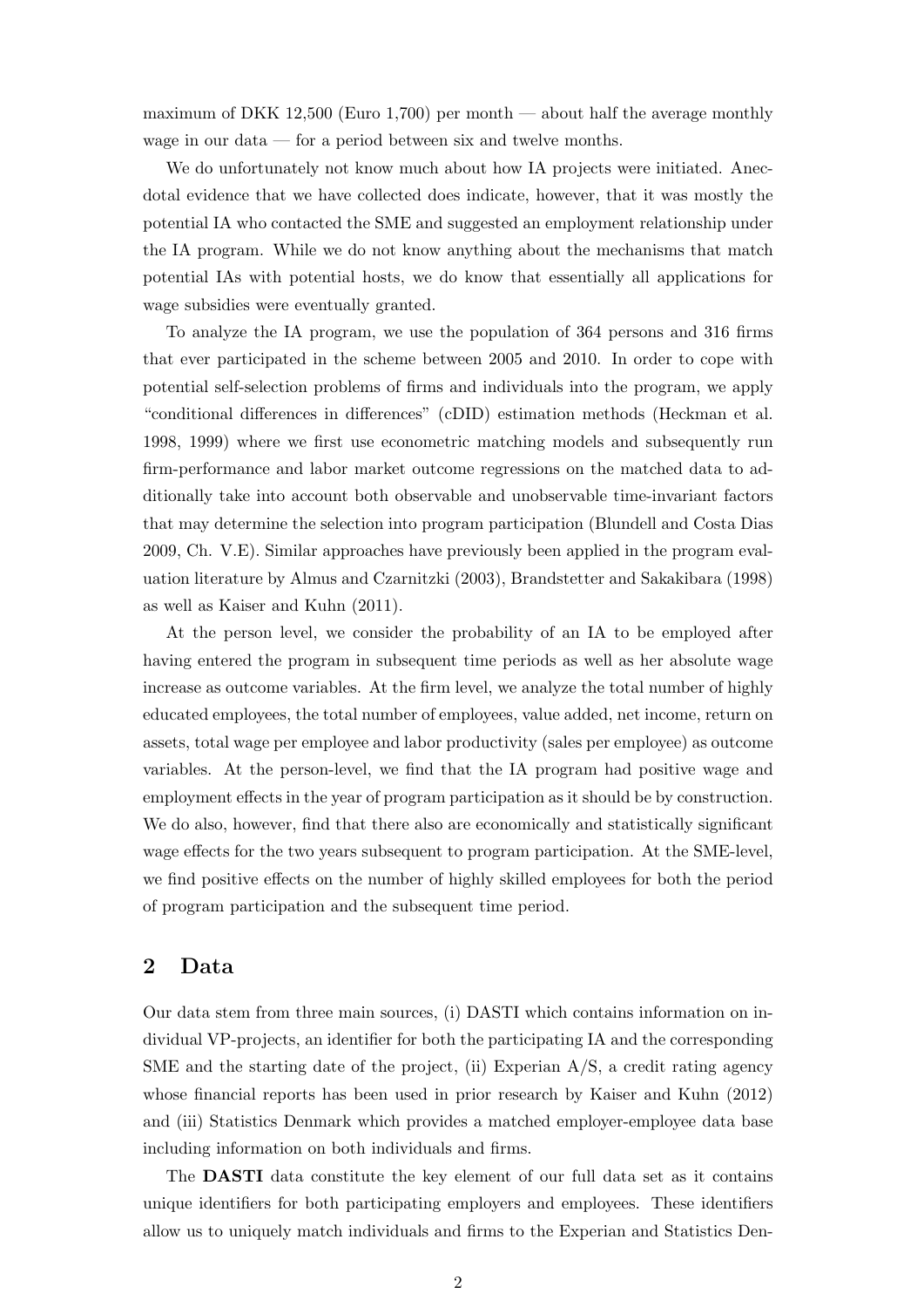mark data. The DASTI data also contains information on when the IA project was started.

The Statistics Denmark data contains annual information on a wide range of person-level and firm-level characteristics of which we use demographic information, information on education, wage and occupation for individuals and the number of employees and turnover for firms. This data was available to us up to the year 2010 and covers the population of Danish firms and individuals.

The Experian data consists of approximately 1.7 million financial records in the period 2000 to 2010, our time period under consideration. The timing of the records is based on the closing dates of the financial report periods. When we merged the information from Statistics Denmark with the Experian data, we used the information most closely related in time to the Statistics Denmark registers.

We identify a total of 416 IAs in the DASTI data of which we could not trace six in the register data at all. Information on the highest educational degree was not available for 16 individuals that needed to be discarded as well which leaves us with 394 IAs.

At the employer level, a total of 370 companies have hosted IA projects and are also found in the Experian database the year before they started program participation. The remaining 230 SMEs that we could not match with the Experian data are likely to be unincorporated and thus not obliged to submit financial reports to the authorities. We are able to track firms until 2009 in the Statistics Denmark data and until 2011 in the Experian data. We observe firms for 6.7 years on average.

### 3 Empirical approach

For both the analysis of person-level and firm-level effects we first match treatment and potential control group observations on their observed characteristics in the year before starting treatment, i.e. before entering the IA program. We subsequently run multivariate regressions on the matched treatment/control data.

#### 3.1 Propensity score matching

There exist various econometric matching models that are very well described in the reviews by Blundell and Costa Dias (2009) as well as Caliendo and Kopeinig (2008). A common feature of these models is that they trade bias against precision. Bias is increasing in the dissimilarities between treatments and controls, while precision is increasing in the size of the control group. We closely follow Kaiser and Kuhn (2012) by applying nearest neighbor caliper matching with a single neighbor and replacement since we aim at minimizing bias and since the results of the matching procedure are not of original interest to us. We match on the propensity score which simply constitutes the predicted probability of program participation. We calculate the propensity score from a binary logit regression that controls for a wide range of variables that are likely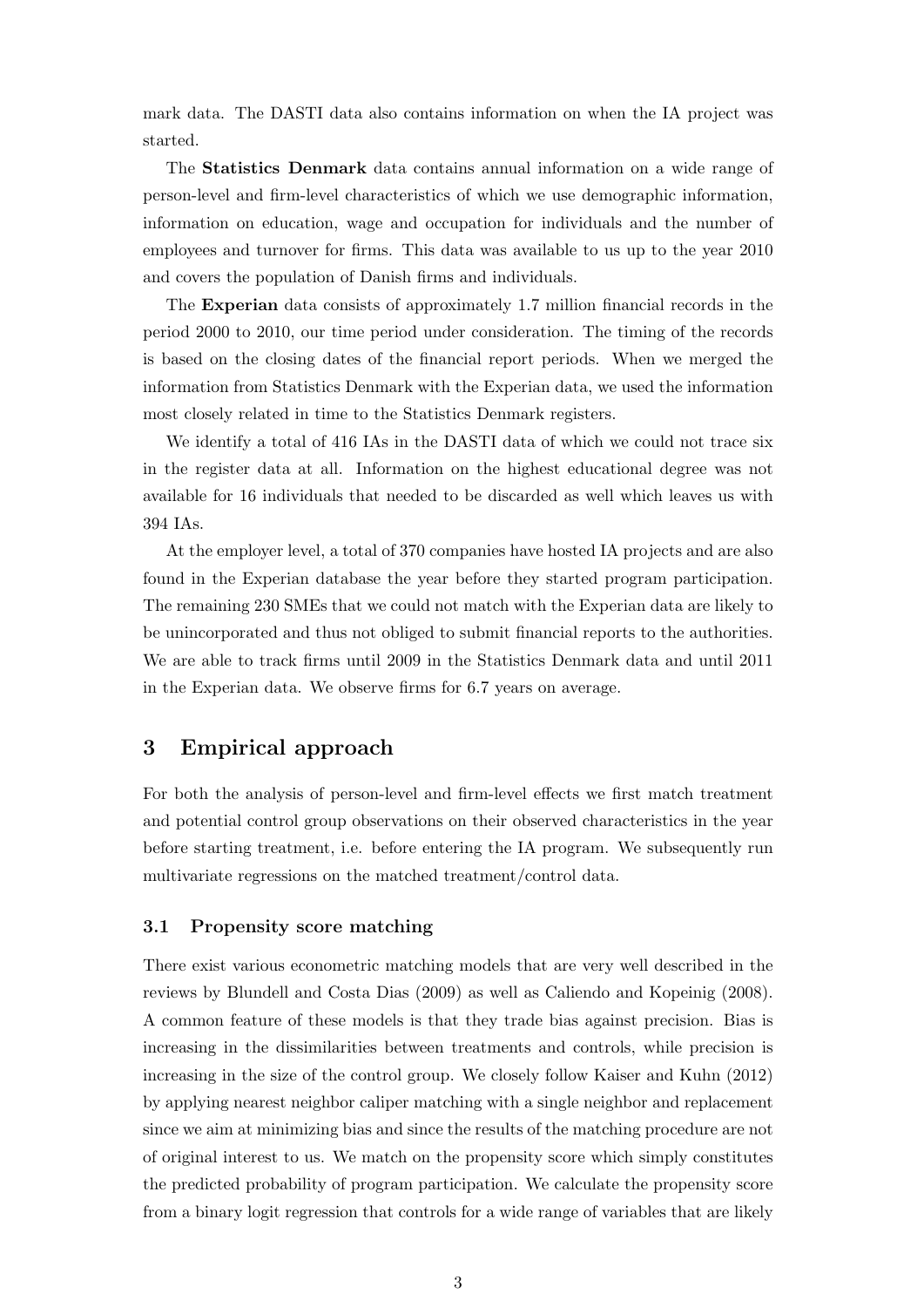to affect both treatment choice and performance. We proceed the same way for both individuals and firms.

While we do control for a large set of relevant variables that are known to affect both firm performance and selection, we cannot formally test if the outcome variables are indeed independent of treatment conditional on our set of conditioning variables  $-$  e.g., if the "conditional independence assumption" indeed met. What we can test, however, is whether the "balancing property" is satisfied, i.e., if treatment and control groups observations are no longer statistically different from one another in terms of observed characteristics after matching. An additional condition for our identification strategy to hold is the "common support" requirement. It rules out that the probability of treatment is perfectly predicted by the set of conditioning variables. It ensures that individuals with the same observed characteristics have a positive probability of receiving both treatment and non–treatment (Heckman et al. 1999). Anticipating our estimation results we note that all our matched control observations are on the common support.

All estimations are performed using Stata 11.0. We use the "psmatch2" module by Leuven and Sianesi (2003) implemented in Stata to perform our propensity score matching estimations.

#### 3.2 Conditional differences–in–differences estimation

With a sample of treatment and observationally highly similar control observations at hand we run multivariate regressions on outcomes. The idea behind additionally running multivariate regressions on the matched data is to remove any differences between treatment and control observations that may be left after matching. In addition, the panel structure of our data allows us to control for individual-specific and firm-specific time-invariant differences that else would go unnoticed.

#### Individual-specific analysis

In a first step of our person-level analysis, we remove any control group observations with characteristics not observed in the set of treatment observations. For example, we discard individuals with a formal education not found in the treatment group. In a second step, we run logit regressions of the probability of receiving treatment at time t on a rich set of explanatory variables that we measure at time  $t - 1$ , the year before they move into the program. Our set of conditioning variables includes (i) demographic information like age, gender and marital status, (ii) information on the individuals' highest level of formal education which includes a total of 15 different categories, (iii) a dummy variable that specifies whether or not the individual is currently enrolled in an education program, (iv) the average high school degree and sets of dummy variables for the individuals' high school majors, (v) an individuals' occupational status like employment, unemployment or parental leave, (vi) wage income, (vii) years of labor market experience and (viii) geographical location of residence. In a third step, we use the propensity score generated by our logit model to match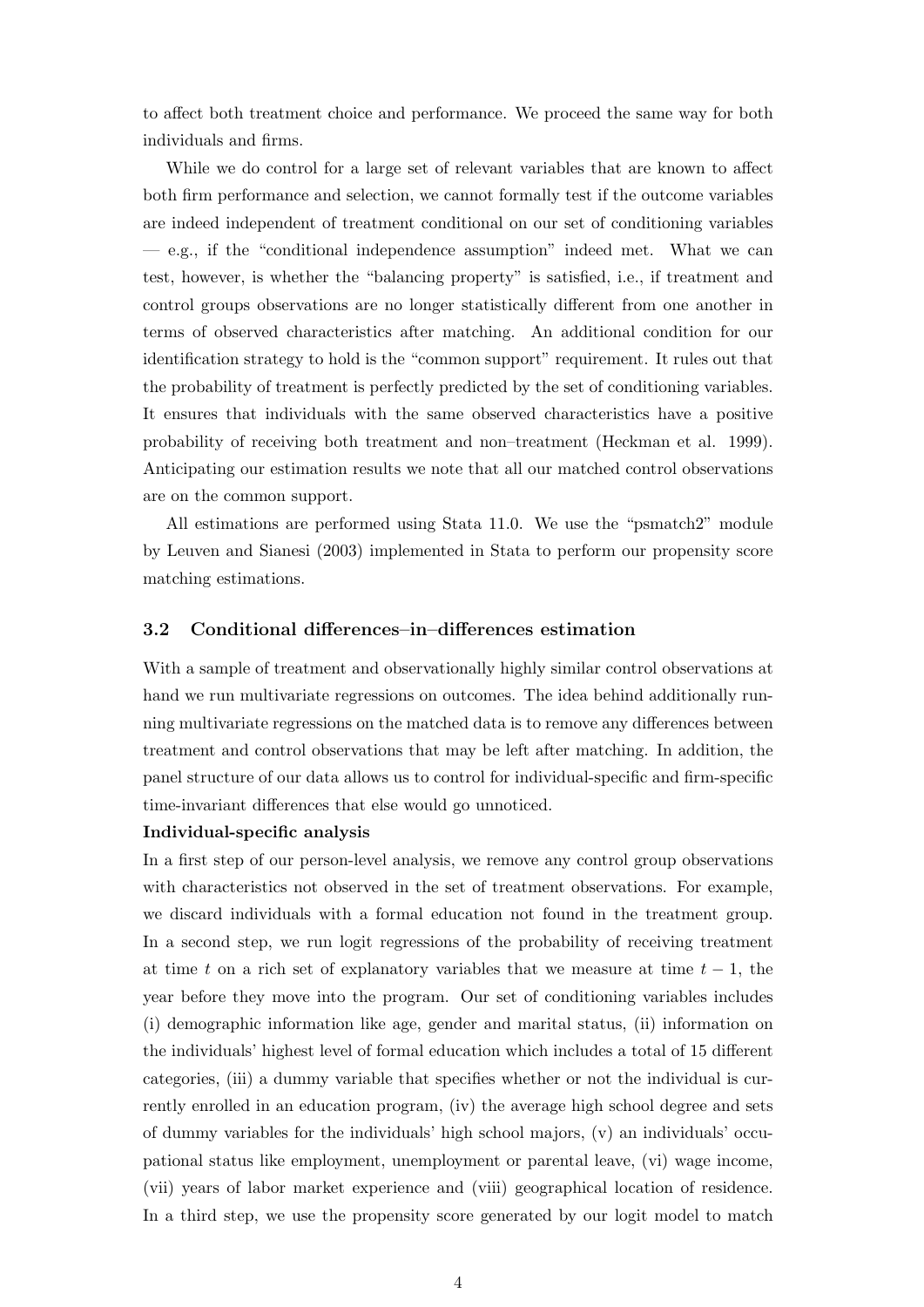our treatment to our control group observations. We match them exactly in terms of education, gender and occupational status. In a fourth and final step, we run two "performance" regressions based on the matched treatment and control group data, considering whether or not an individual is in wage-employment — which we evaluate using a logit model — and second, what her wage increase is compared to the year before entering the IA program. We evaluate the latter running OLS regressions. We condition on a very similar set of variables that we use for our propensity score matching in both regressions, again all conditioned at time  $t - 1$  and hence time-invariant. Given that the number of observations substantially decreases after matching, we need to, however, lump together some dummy variables. We run year-by-year regressions to allow the treatment effects to vary over time.

#### Firm-specific analysis

Our firm-specific analysis essentially proceeds in the same four steps as our personspecific one. We first select a pool of potential controls in the Experian data by removing firms operating in industries without any participating firms, with ownership types not found among the treated firms and companies larger than 150 employees since they are not eligible for program participation. We could trace 370 out of the 434 SMEs that have hosted IA projects in the Experian data. After data cleaning we are left with a sample of 316 treatment group firms.

We partition our set of participating firms by year and industry. Within each group, we identify a matched control group observation on the basis of the propensity score which conditions on sets of industry dummies, the number employees and their formal education, net income, return on assets, wage costs per employee, labor productivity, total assets, equity share, short-term debt and time dummies. These variables are all measured at time  $t - 1$ . Following Kaiser and Kuhn (2012), we finally estimate dynamic fixed-effects regressions for our seven firm performance indicators number of employees, number of highly educated employees, value added, net income, return on assets, wage per employee and labor productivity on the matched data. Our estimation equation is:

$$
Y_{it} - Y_{it-1} = \sum_{j=1}^{5} \left( \alpha_j D(t_i = j) + \beta_j (D(treat = 1) * D(t_i = j)) \right) + u_i + \epsilon_{it}, \quad (1)
$$

where Y denotes the respective performance measure,  $i$  is the firm index,  $t$  the time index, vector  $x_{it}$  denotes a set of time dummies, and the D denote dummy-operators that are coded one if the respective condition in parentheses holds. The specification accounts for fixed effects  $u_i$  which is why all time-invariant variables such as our set of conditioning variables in the previous steps drop out. The  $\alpha$  coefficients denote time fixed effects and the  $\beta$  coefficients denote the year-specific treatments effects.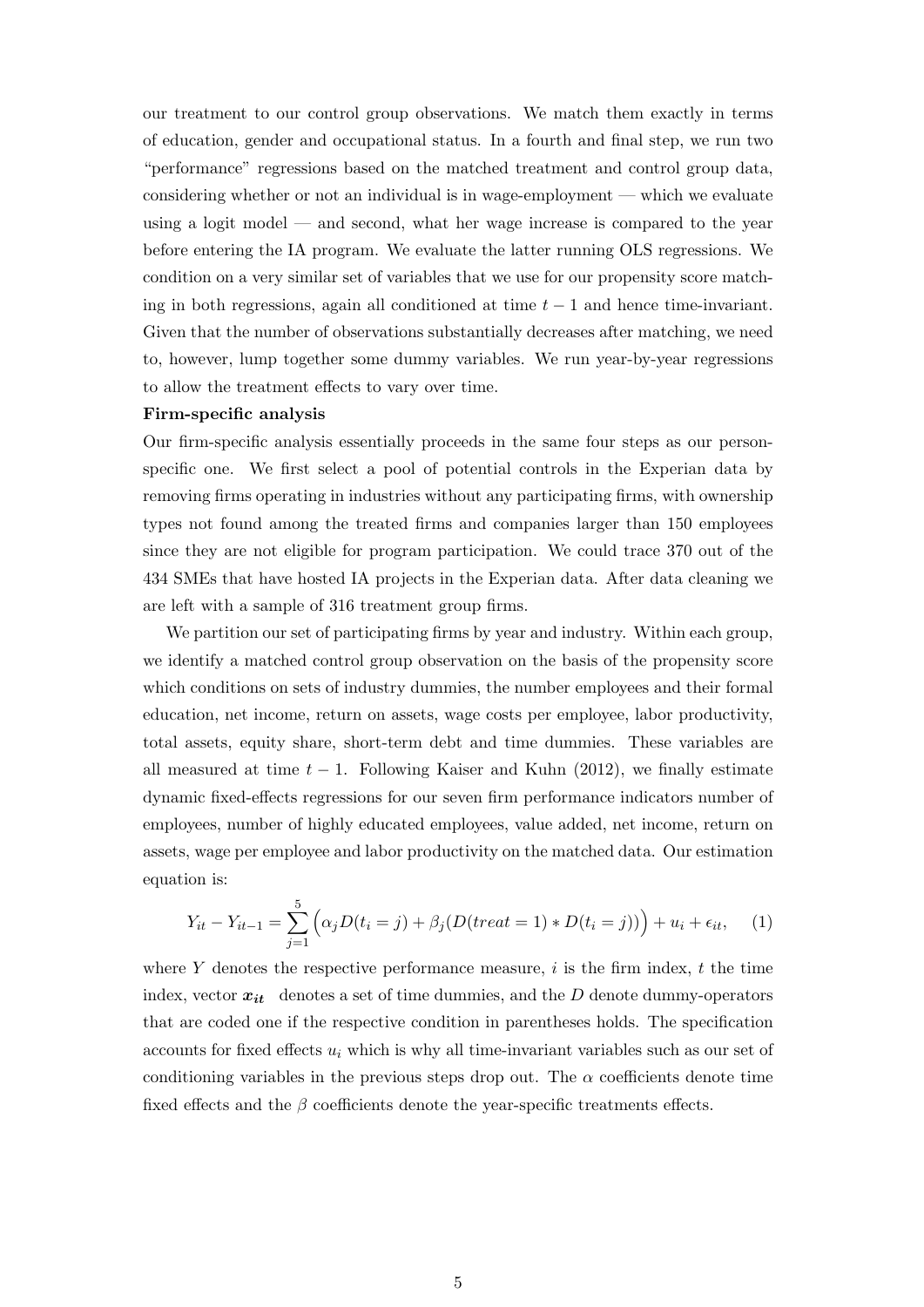# 4 Results

#### 4.1 Person-specific results

We identify a total of 394 individuals that we could match to the registers of Statistics Denmark and we search for control individuals from the total untreated population of 1,018,245 individuals in the register data. Appendix B displays descriptive statistics of the variables involved in our estimations for both treated and control persons. The Appendix shows that program participants and control group individuals differ substantially from one another with respect to age, experience, pre-treatment wage, marital status, type of education and region of residence. The only dimensions where there is comparatively little difference are high school grades and gender. Individuals participating in the program are comparatively younger, are more likely to be from more rural areas, have had more years of unemployment and receive a lower salary. The person-level program selection logit estimation results displayed in Appendix C corroborate the findings of the means comparisons in Appendix B which is why we do not discuss them further. We needed to discard 30 program participants since there was no control group individual identical in terms of education, gender, occupation and age, the characteristics on which we matched exactly.

After matching, the once strong differences in observed characteristics have vanished. Since we condition on the propensity score alone instead of the individual conditioning variables, we need to assess if our selected set of control group observations indeed match well with our set of treatment observations. To this end, we Rosenbaum and Rubin's (1985) "standardized biases", the mean differences between treatment and control group observations before and after matching, weighted by their standard deviations. Appendix B displays these standardized biases before and after matching. None of these differences are statistically significant which is why we do not display the corresponding  $p$ -values. As an additional match quality check, Sianesi (2004) suggests using the pseudo  $R^2$  of a logit model for selection into treatment on the matched data. Since there should not exist significant differences in the distribution of the conditioning variables after matching, the pseudo  $R^2$  should be close to 0. Similarly, tests for joint significance of the conditioning variables should not turn out to be statistically significant. The pseudo  $R^2$  after matching is 0.032 in our case and tests for joint significance cannot reject that the covariates are statistically highly insignificant as well. These tests hence indicate that our control group is well matched to our treatment group based on observed individual characteristics.

Table 1 displays our year-by-year cDiD estimation results for the probability of being wage-employed at a time period subsequent to having entered treatment. We only show the treatment effect dummy variable of the regressions for brevity. The table shows that there only are statistically significant effects for the year when an individual entered the IA program while there are no such effects for any of the four additional time periods we consider.

The results of our wage increase regressions, shown in Table 2, are a bit less gloomy: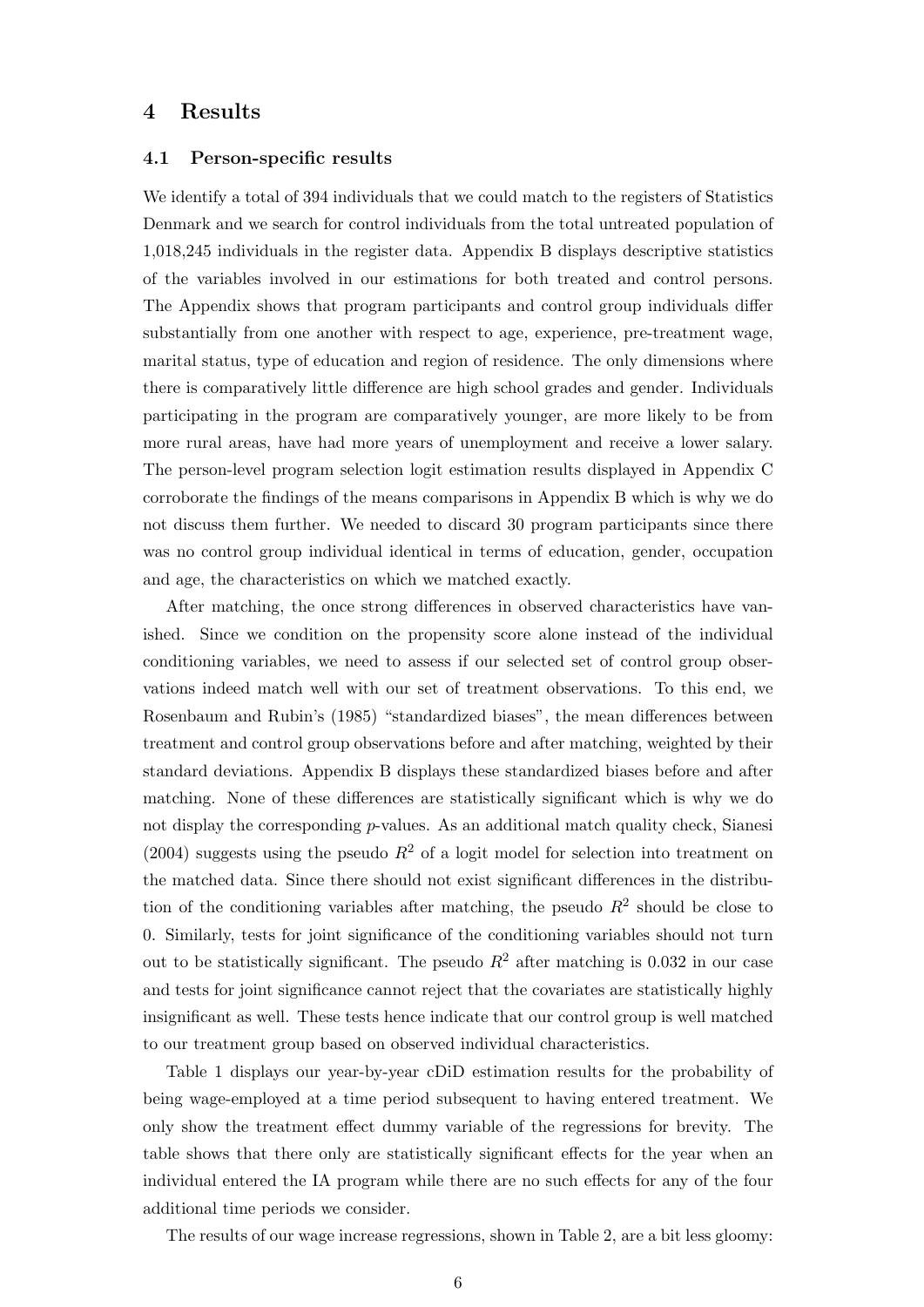we do of course also find one-off effects for the year of program participation. We do, however, also find statistically significant effects for year two and three after program entry. The first year effect is 56,456 DKK on average while the second and third year effects are around 22,000 DKK.

#### 4.2 Firm-specific results

Our set of potential control group SMEs to the 370 treatment group SME includes information on 296,000 firms. We were able to find matches for all but two treatment group firms. Appendix D displays descriptive statistics for the variables we include in our analysis. As for the individual-level analysis, we find major and statistically significant differences between treatment and control group observations before matching. Firms that are most likely to be in the treatment group are those that are not in the construction industry, that are incorporated, are relatively large, have high returns on assets, a relatively low equity share, a low average employee age, a high share of highly educated employees, and a low share of employees with primary school as their highest level of education. Finally, the program is more popular in more rural areas.

We again run a logit model to calculate the propensity score and to use that score to match our treatment and control group firms. The corresponding estimation results are displayed in Appendix E and again are well in line with the descriptive statistics discussed above. As shown in Appendix D, the formerly substantial and economically as well as statistically significant differences between firms before matching vanish after we have matched them on their propensity scores. After matching, none of these differences described above is statistically significant any more. In addition, the pseudo  $R^2$  of a logit regression on the matched data is 0.04. The corresponding test for joint significance is statistically highly insignificant, again indicating that we match treatment and control observations very well.

Table 3 displays our cDiD fixed effects estimation results. The coefficients displayed correspond to the difference IA program participation makes for our outcome variables compared to firms that did not participate in the IA program. We again and unsurprisingly find one-off effects of IA participation for the year of program participation on the number of employees and the number of high skilled employees. For the latter outcome variable we also find statistically significant effects for the subsequent time period. We do neither find any evidence for the program having any effect on either these variables in subsequent years nor do we find any statistically significant effects for the other outcome variables we consider.

### 5 Conclusions

During the recent economic crisis, unemployment rates have substantially increased even of highly skilled labor. As a consequence, politicians across Europe have called for actions to combat this trend and many actions have already been implemented in particular at the regional and local level. While active labor market policy programs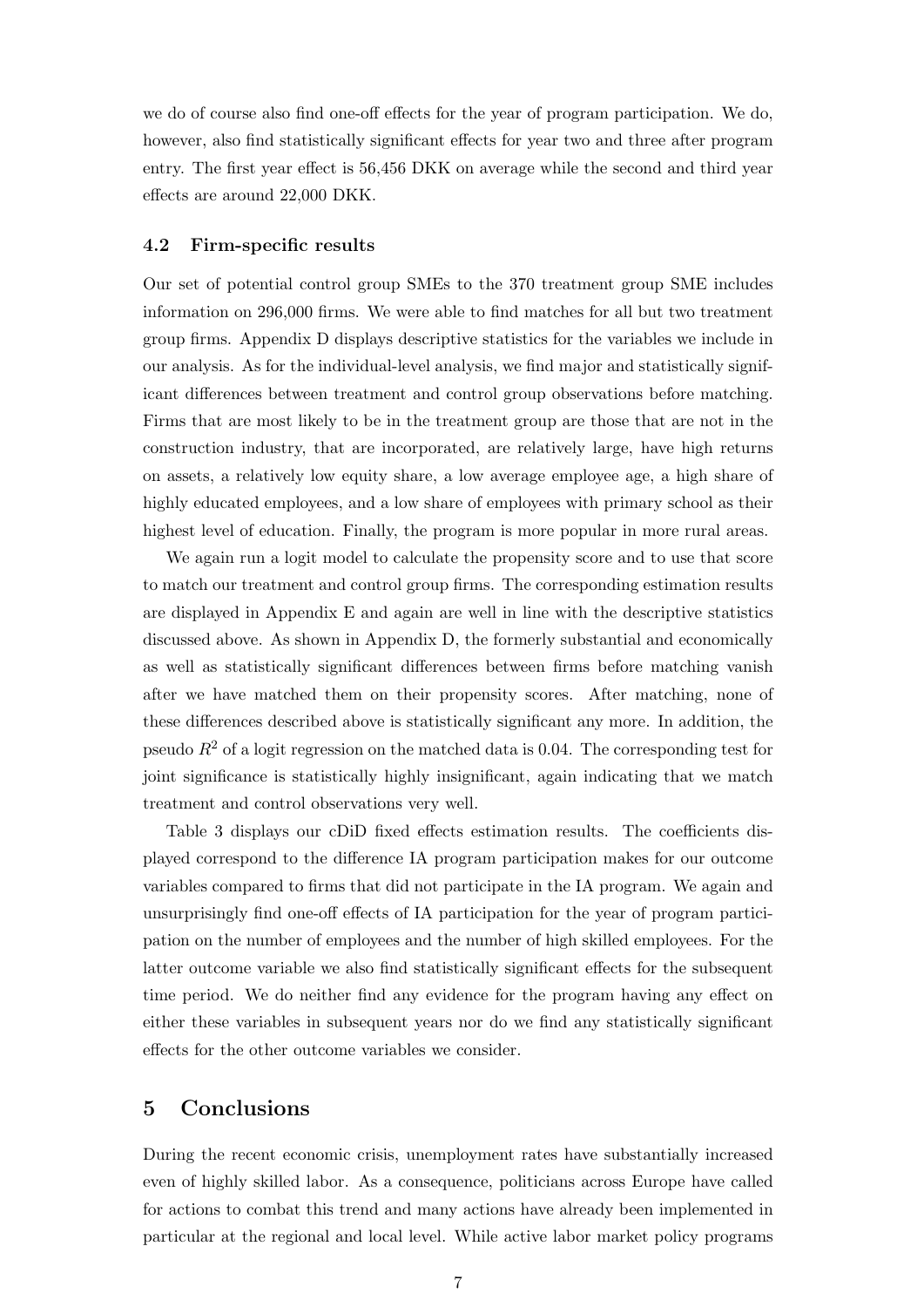are well evaluated for low skilled labor, little is known about their consequences for high-skilled labor and for the firms that hire individuals from such programs.

To contribute to the debate on active labor market programs for high skilled labor, our paper analyzed the consequences of a wage subsidy program for workers with higher secondary and tertiary education that was started in Denmark in 2005. We used data on the population of individuals and firms enrolled in the "Innovation assistant" program to study the effects of the scheme on both individuals' labor market outcomes and firms' performance using conditional difference-in-differences analysis where we control for a wide range of observed characteristics.

At the person-level we find that the program only had one-off effects on employment and wages during program participation. For wages we additionally find statistically and economically significant effects for the two years after an individual left the program. At the firm level, while the program of course increased both the number of workers and the number of high-skilled workers during program participation, these effects were short-lived and wore out after program expiration.

The program did not only aim at bringing unemployed academics into work, it was additional geared at bringing academic knowledge into SMEs. We also did consider a direct innovation-related variable, patent application counts using the data explored in Kaiser et al. (2015). There were only two firms with at least one patent during the period under investigation which is why we had to refrain from an analysis of the IA program on innovative activity.

The IA has been replaced by the "InnoBooster" (http://innovationsfonden.dk/da/ investeringstype/innoboster) in February 2015. The new scheme also pays wage subsidies to firms hiring academics but that has much stricter requirements for program admittance. The application must now be more detailed in pinning down what exactly the new innovative activities of the firm will be, and, most importantly, that the project is commercially relevant to the SME. An evaluation of this more precisely defined program is left for further research.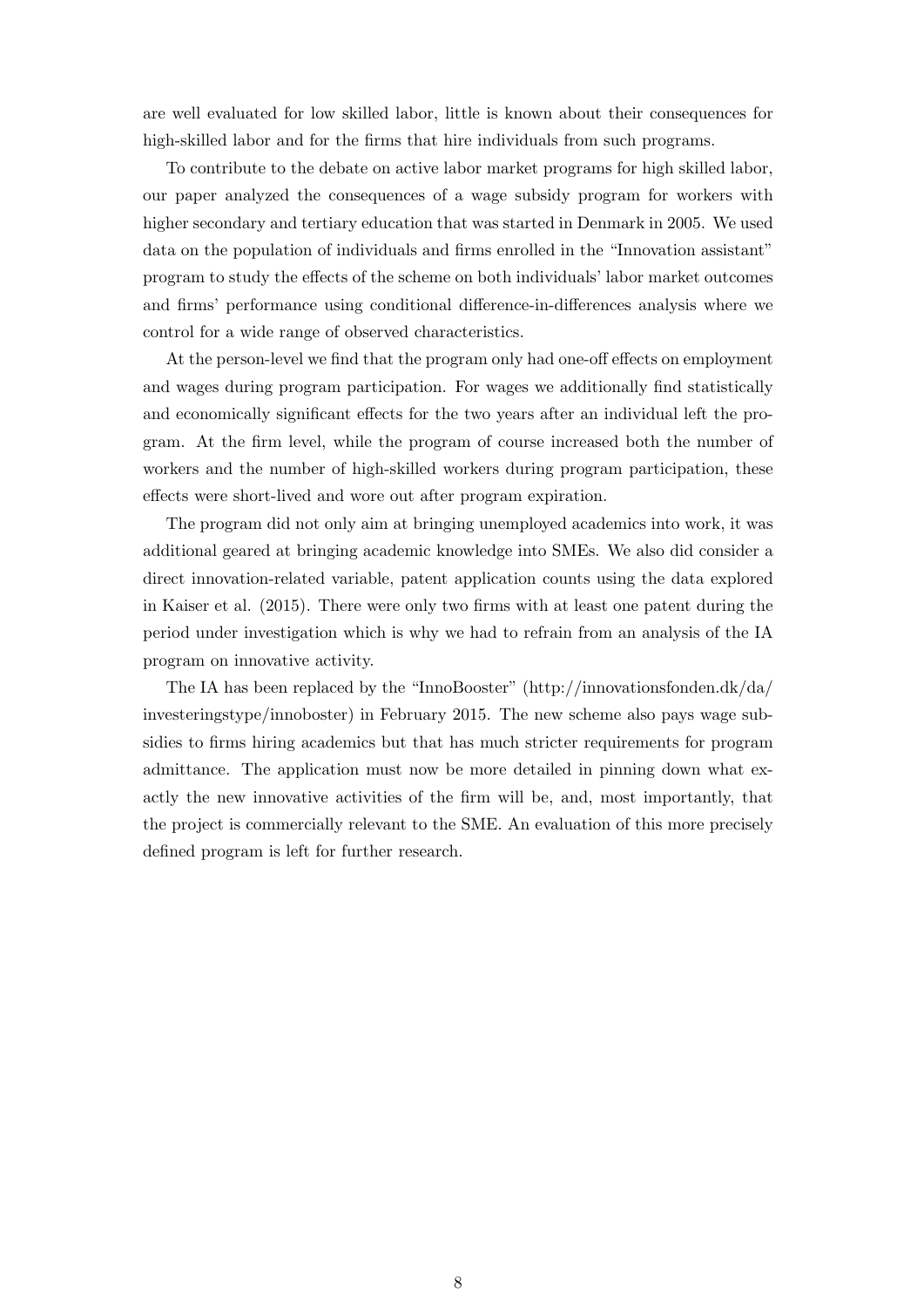#### References

- Almus, M., Czarnitzki, D., 2003. The Effects of Public R&D Subsidies on Firms' Innovation Activities: The Case of Eastern Germany. Journal of Business & Economic Statistics 21(2), 226-36.
- Blundell, R., Costa Dias, M., 2009. Alternative Approaches to Evaluation in Empirical Microeconomics. Journal of Human Resources 44(3), 565-640.
- Branstetter, L., Sakakibara, M., 1998. Japanese Research Consortia: A Microeconometric Analysis of Industrial Policy. Journal of Industrial Economics 46 (2), 207-33.
- Caliendo, M., Kopeinig, S., 2008. Some Practical Guidance for the Implementation of Propensity Score Matching. Journal of Economic Surveys 22(1), 31-72.
- Card, D., Kluve, J., Weber, A., 2010. Active labor market policy evaluations: a meta-analysis. The Economic Journal 120, F452-F477.
- Dar, A., Tzannatos, Z., 1999. Active labor market programs: a review of the evidence from evaluations. The World Bank SP discussion paper 9901; http://documents.worldbank.org/curated/en/1999/01/437973/active-labor-marketprograms-review-evidence-evaluations.
- Heckman, J., Ichimura, H., Smith, J., Todd, P., 1998. Characterizing selection bias using experimental data. Econometrica 66, 1017-1098.
- Heckman, J., LaLonde, R., Smith, J., 1999. The economics and econometrics of active labor market programs. In O. Ashenfelter and D. Card (eds), Handbook of Labor Economics, Amsterdam: Elsevier 1865-2097.
- Kaiser, U., Kuhn, J.M., 2012. Long-run effects of public-private research joint ventures: the case of the Danish innovation consortia support scheme. Research Policy 41(5), 913-927.
- Kaiser, U., Kongsted, H.C., Rønde, T., 2015. Does the mobility of R&D labor increase innovation? Journal of Economic Behavior and Organization 110, 91- 105.
- Kluve, J. (2010). The effectiveness of European active labor market programs, Labour Economics 17(6), 904-918.
- Leuven, E., Sianesi, B. (2003). PSMATCH2: Stata module to perform full Mahalanobis and propensity score matching, common support graphing, and covariate imbalance testing; http://ideas.repec.org/c/boc/bocode/s432001.html.
- Martin, J.P., Grubb, D., 2001. What works and for whom: a review of OECD countries' experiences with active labour market policies, Office of Labour Market Policy Evaluation 2001-14; http://www.ifau.se/upload/pdf/se/2001/wp01-14.pdf.
- Rosenbaum, P.R., Rubin, D.B., 1985. Constructing a control group using multivariate matched sampling methods that incorporate the propensity score. The American Statistician 39 (1), 33-38.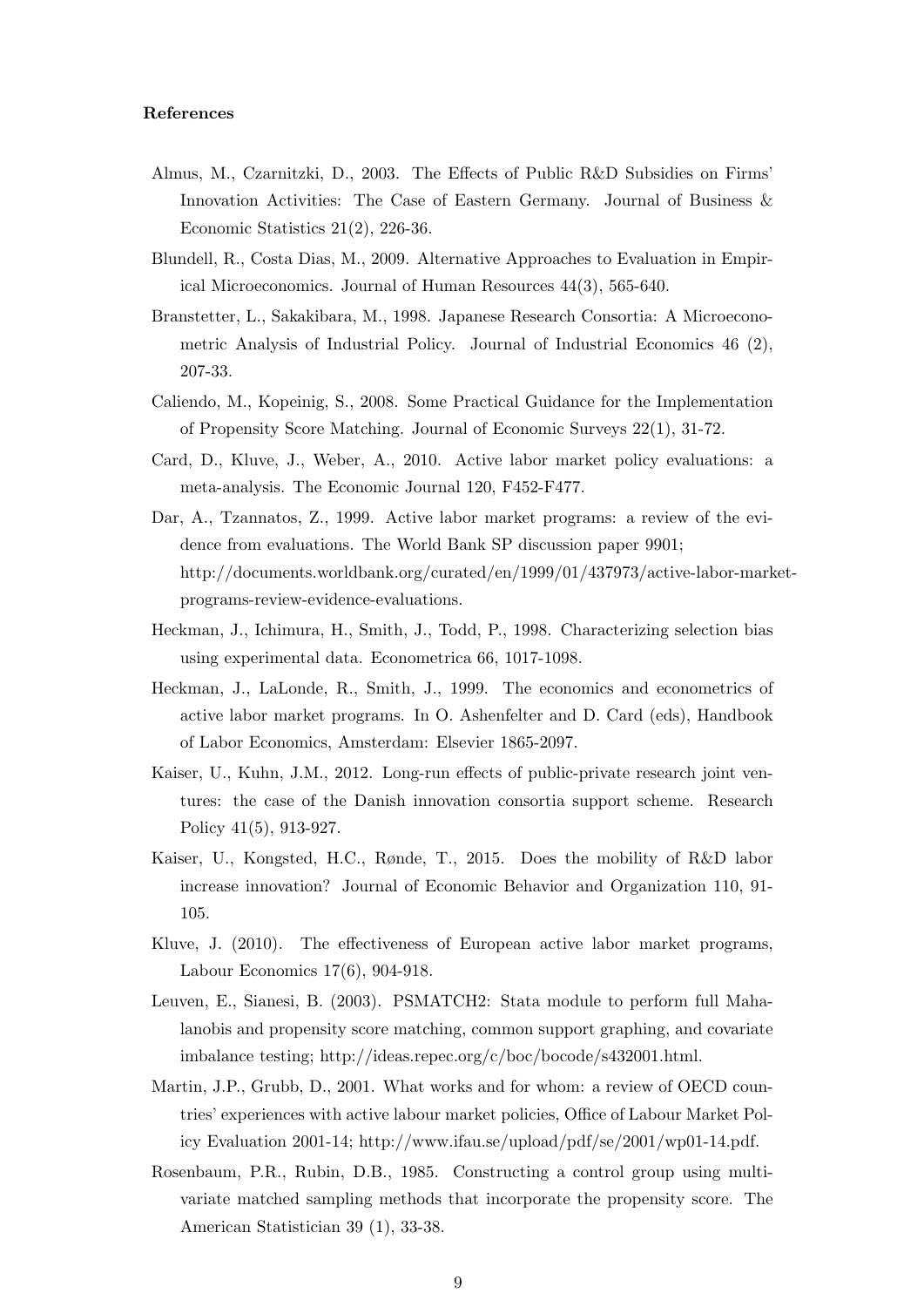#### Table 1

### ATT logit estimation results for IA-treatment person being employed in t=1 to to=5 on matched data

| Treatment effect in: | Coeff.     | Std.err. | $#$ obs. |
|----------------------|------------|----------|----------|
| $t=1$                | $2.365***$ | 0.350    | 568      |
| $t=2$                | 0.271      | 0.293    | 486      |
| $t=3$                | 0.577      | 0.354    | 383      |
| $t = 4$              | $-0.423$   | 0.408    | 286      |
| $t=5$                | 0.282      | 0.716    | 199      |

Notes: the logit model is run on the matched data and includes the following additional sets of control variables that were set to their pretreatment (*t*=0) values: age, gender, annual wage, years of experience, marital status, schooling, occupation, immigration and region. It also contains a set of time dummies. Reading example: program participation increases the odds of being in employment by a factor of exp(2.218)=10.5, an effect that is statistically highly significant.

#### Table 2

OLS regression results for absolute wage increase between t=0 and the subsequent five time periods

| Treatment effect | Coeff.   | Std.err. | # obs. | R <sub>2</sub> |
|------------------|----------|----------|--------|----------------|
| for time period: |          |          |        |                |
| $t=0$ and $t=1$  | 56456*** | 8534     | 596    | 0.28           |
| $t=0$ and $t=2$  | 21773*   | 12193    | 492    | 0.37           |
| $t=0$ and $t=3$  | 25310*   | 14264    | 386    | 0.38           |
| $t=0$ and $t=4$  | 4721     | 18928    | 293    | 0.48           |
| $t=0$ and $t=5$  | 42096    | 34214    | 129    | 0.57           |

Notes: the OLS model is run on the matched data and includes the following additional sets of control variables that were set to their pretreatment (*t*=0) values: age, gender, annual wage, years of experience, marital status, schooling, occupation, immigration and region. It also contains a set of time dummies. Reading example: program participation increases the absolute wage rate by 56456 DKK, an effect that is statistically highly significant.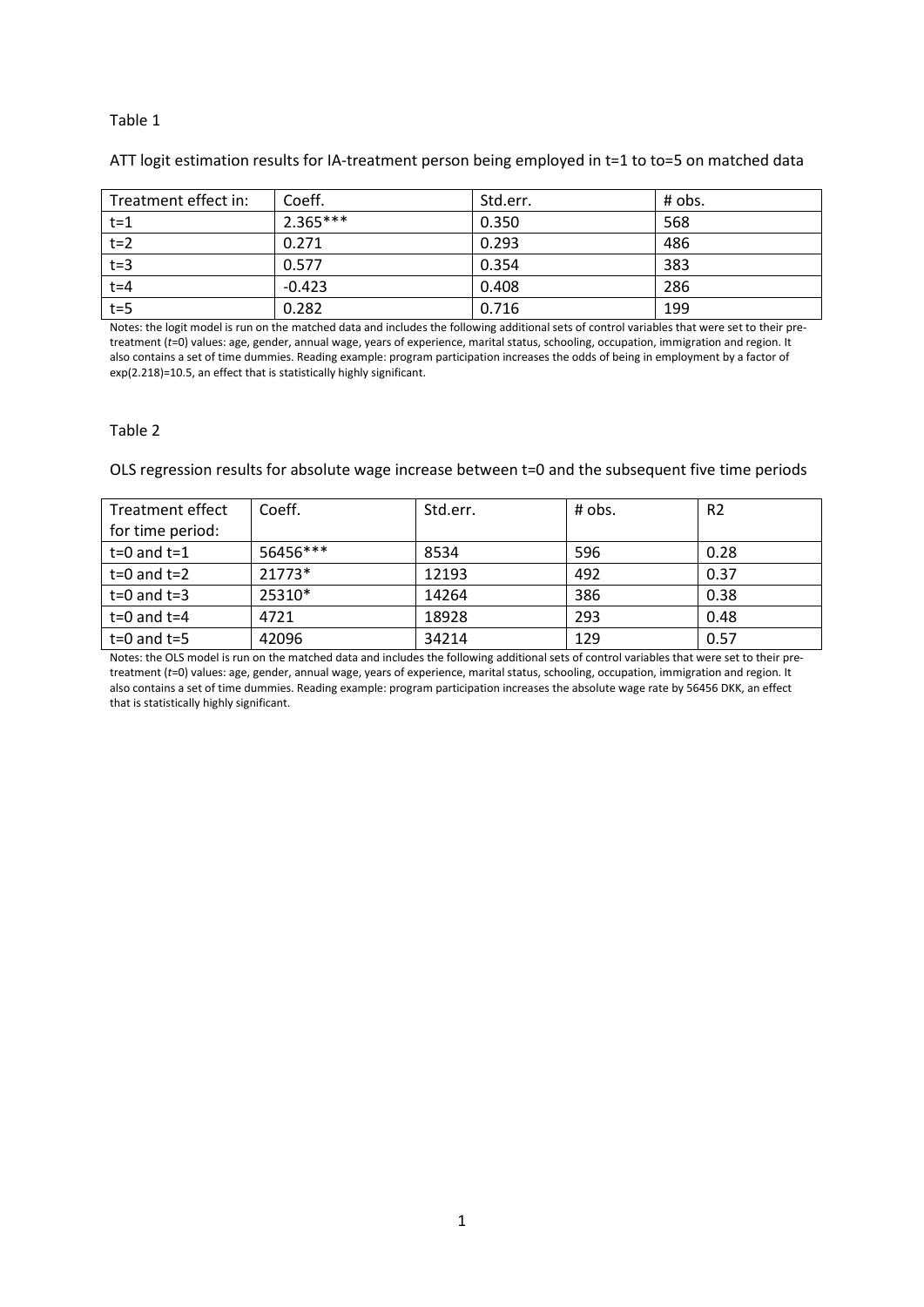### Table 3

### Fixed effects regression results for alternative outcome variables on matched data in t=1 to t=5

|                                   | Coeff.     | Std.err. | # obs. | # firms | R <sub>2</sub> |
|-----------------------------------|------------|----------|--------|---------|----------------|
| # highly educated employees       |            |          |        |         |                |
| $t = 1$                           | $0.458***$ | 0.12     | 2609   | 535     | 0.03           |
| $t=2$                             | $0.318**$  | 0.14     |        |         |                |
| $t=3$                             | 0.01       | .17      |        |         |                |
| $t = 4$                           | $-0.14$    | .21      |        |         |                |
| $t = 5$                           | $-0.22$    | .26      |        |         |                |
| # of employees                    |            |          |        |         |                |
| $t = 1$                           | $0.596**$  | 0.30     | 2611   | 533     | 0.08           |
| $t=2$                             | 0.00       | 0.34     |        |         |                |
| $t=3$                             | 0.33       | 0.40     |        |         |                |
| $t = 4$                           | $-0.45$    | 0.60     |        |         |                |
| $t = 5$                           | $-0.69$    | 0.65     |        |         |                |
| Value added (in 1,000 DKK)        |            |          |        |         |                |
| $t = 1$                           | 219.3      | 217.2    | 2611   | 533     | 0.04           |
| $t=2$                             | 374.1      | 239.6    |        |         |                |
| $t=3$                             | 165.2      | 324.2    |        |         |                |
| $t = 4$                           | 124.0      | 448.2    |        |         |                |
| $t = 5$                           | $-563.1$   | 580.3    |        |         |                |
| Net income (in 1,000 DKK)         |            |          |        |         |                |
| $t = 1$                           | $-48.5$    | 95.2     | 2553   | 542     | 0.03           |
| $t=2$                             | 136.5      | 111.4    |        |         |                |
| $t = 3$                           | 133.3      | 122.1    |        |         |                |
| $t = 4$                           | 205.5      | 218.1    |        |         |                |
| $t = 5$                           | $-103.5$   | 189.2    |        |         |                |
| Return on assets                  |            |          |        |         |                |
| $t = 1$                           | $-0.03$    | 0.02     | 2669   | 544     | 0.02           |
| $t=2$                             | $-0.04$    | 0.03     |        |         |                |
| $t = 3$                           | 0.00       | 0.03     |        |         |                |
| $t = 4$                           | $-0.04$    | 0.04     |        |         |                |
| $t = 5$                           | $-0.04$    | 0.06     |        |         |                |
| Wage per employee (in 1,000 DKK)  |            |          |        |         |                |
| $t = 1$                           | 8.28       | 11.26    |        |         |                |
| $t=2$                             | 5.25       | 10.27    | 1494   | 346     | 0.01           |
| $t=3$                             | $-21.34$   | 13.79    |        |         |                |
| $t = 4$                           | 16.06      | 17.18    |        |         |                |
| $t=5$                             | $-19.32$   | 29.92    |        |         |                |
| Labor productivity (in 1,000 DKK) |            |          |        |         |                |
| $t = 1$                           | $-27.92$   | 93.59    | 1693   | 323     | 0.02           |
| $t=2$                             | 57.28      | 107.90   |        |         |                |
| $t = 3$                           | $-137.30$  | 91.84    |        |         |                |
| $t = 4$                           | $-39.23$   | 134.00   |        |         |                |
| $t=5$                             | $-159.70$  | 215.30   |        |         |                |

Notes: all models are estimated using fixed effects on the matched data. They also include a set of time dummies and a constant term. Reading example: the number of highly educated workers increases by 0.458 workers compared to the set of control group firms one year after treatment. This effect is statistically highly significant.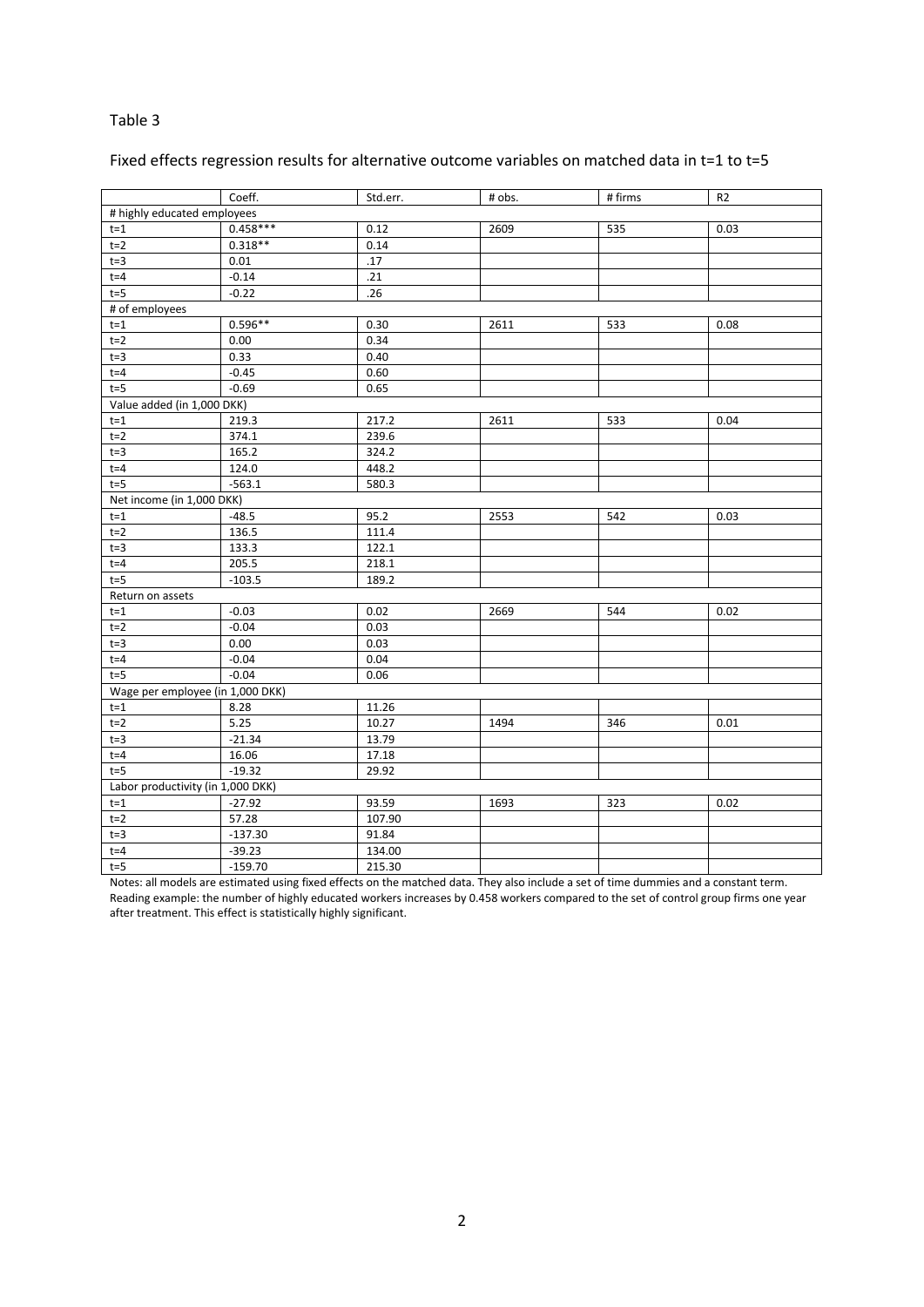### Appendix A: similar programs

Local

Milan: [http://www.eciaplatform.eu/wp-content/uploads/2014/06/Thematic-paper-Innovation](http://www.eciaplatform.eu/wp-content/uploads/2014/06/Thematic-paper-Innovation-vouchers-Milan.pdf)[vouchers-Milan.pdf](http://www.eciaplatform.eu/wp-content/uploads/2014/06/Thematic-paper-Innovation-vouchers-Milan.pdf)

Berlin:<https://www.berlin.de/jobcenter/neukoelln/>

Vienna:<http://www.akzent-wien.at/>

Regional

Baden-Wurttemberg (Germany)[: http://www.deutschland-startet.de/innovationsgutschein-baden](http://www.deutschland-startet.de/innovationsgutschein-baden-wurttemberg/)[wurttemberg/](http://www.deutschland-startet.de/innovationsgutschein-baden-wurttemberg/)

Bavaria (Germany)[: http://www.innovationsgutschein-bayern.de/antragstellung.html](http://www.innovationsgutschein-bayern.de/antragstellung.html)

Brandenburg (Germany): [https://www.zab-brandenburg.de/en/Our-Service/Promotion-](https://www.zab-brandenburg.de/en/Our-Service/Promotion-Consulting/Federal-Funding/Innovation-Vouchers-%E2%80%9CGo-Innovative%E2%80%9D-Module)[Consulting/Federal-Funding/Innovation-Vouchers-%E2%80%9CGo-Innovative%E2%80%9D-Module](https://www.zab-brandenburg.de/en/Our-Service/Promotion-Consulting/Federal-Funding/Innovation-Vouchers-%E2%80%9CGo-Innovative%E2%80%9D-Module)

National

Germany:<http://www.bmbf.de/foerderungen/17739.php>

Ireland[: http://www.enterprise-ireland.com/en/Research-Innovation/Companies/Collaborate-with](http://www.enterprise-ireland.com/en/Research-Innovation/Companies/Collaborate-with-companies-research-institutes/Innovation-Voucher.shortcut.html)[companies-research-institutes/Innovation-Voucher.shortcut.html](http://www.enterprise-ireland.com/en/Research-Innovation/Companies/Collaborate-with-companies-research-institutes/Innovation-Voucher.shortcut.html)

Montenegro[: http://www.oecd.org/investmentcompact/Montenegro%20English%20Version.pdf](http://www.oecd.org/investmentcompact/Montenegro%20English%20Version.pdf)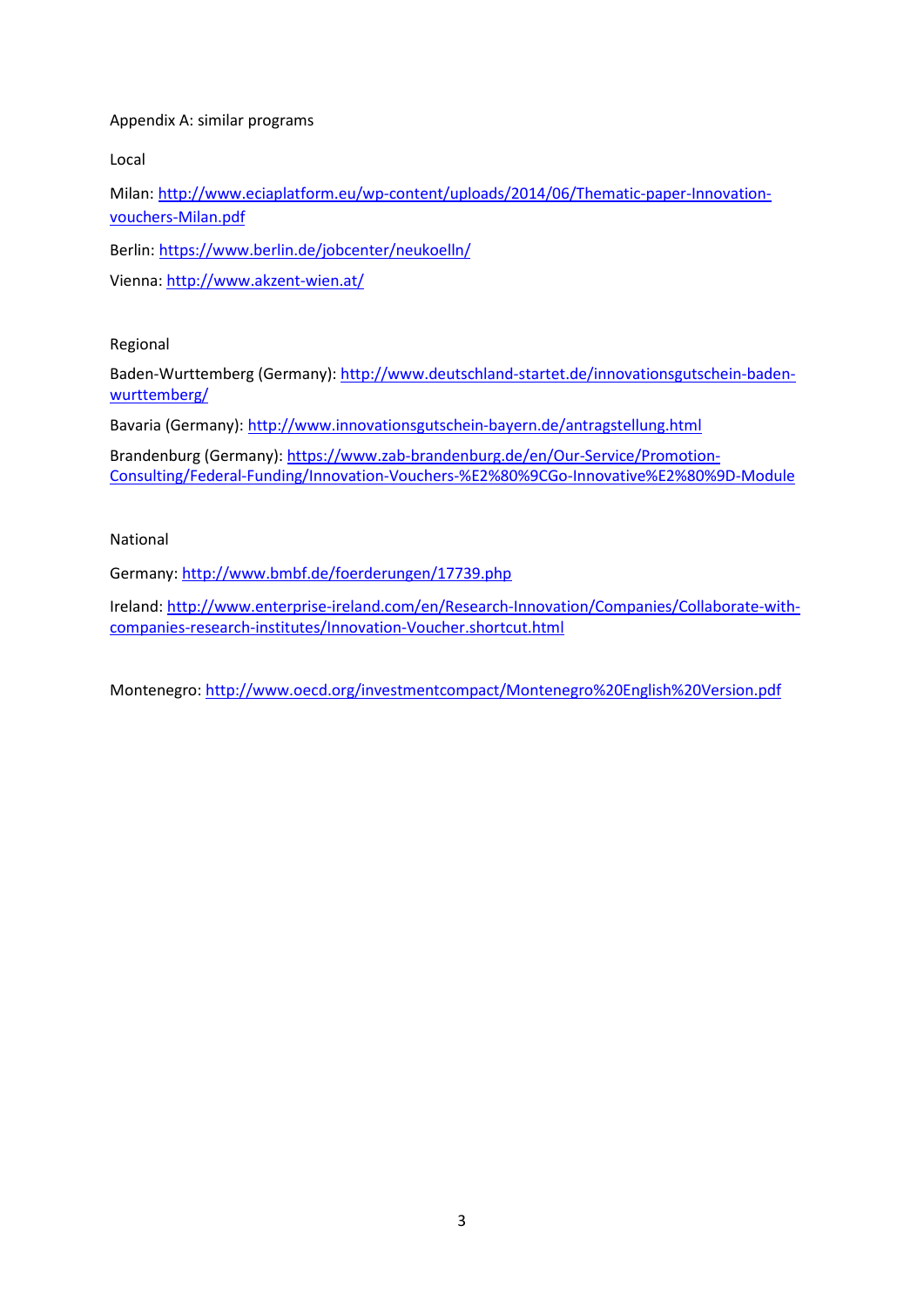#### Appendix B: person-level summary statistics

| $VPs (N = 1.018.245)$<br>Treatments(N=364)<br>Std. dev<br>Std. Dev.<br>Std. Dev.<br>Variable<br>Mean<br>Mean<br>Mean<br>Mean<br>Std. Dev.<br>General information<br>37.176<br>11.358<br>34.226<br>9.380<br>34.162<br>9.426<br>34.110<br>Age (years)<br>9.627<br>0.401<br>0.494<br>0.409<br>0.492<br>0.409<br>0.492<br>Female<br>0.490<br>0.419<br>10.483<br>6.104<br>6.685<br>Experience (years, since 1980)<br>8.169<br>6.669<br>6.203<br>6.811<br>6.332<br>Average grade, high school<br>84.265<br>8.304<br>84.354<br>84.511<br>8.833<br>84.304<br>9.173<br>8.279<br>300574<br>199968<br>178437<br>212787<br>183930<br>197212<br>Average wage (DKK)<br>171721<br>207544<br>Years of registered unemployment<br>1.979<br>2.076<br>1.149<br>2.005<br>1.241<br>1.170<br>1.898<br>1.163<br>0.493<br>0.487<br>0.493<br>0.429<br>0.496<br>0.412<br>Married<br>0.500<br>0.411<br>In education<br>0.137<br>0.344<br>0.398<br>0.490<br>0.401<br>0.491<br>0.393<br>0.489<br>0.588<br>0.492<br>0.807<br>0.395<br>0.805<br>0.397<br>0.805<br>0.397<br>Post secondary, tertiary education<br>Education: arts and humanities<br>0.142<br>0.349<br>0.183<br>0.387<br>0.181<br>0.386<br>0.181<br>0.386<br>0.288<br>Education: social science<br>0.273<br>0.445<br>0.274<br>0.447<br>0.454<br>0.288<br>0.454<br>0.253<br>0.355<br>0.479<br>0.346<br>0.476<br>Education: technical<br>0.434<br>0.346<br>0.476<br>0.471<br>High school: no information<br>0.606<br>0.489<br>0.330<br>0.332<br>0.472<br>0.363<br>0.481<br>0.193<br>0.422<br>0.231<br>0.422<br>0.390<br>High school: general<br>0.395<br>0.231<br>0.187<br>0.226<br>0.419<br>0.417<br>0.430<br>High school: math<br>0.125<br>0.331<br>0.223<br>0.245<br>0.041<br>0.359<br>Hich school: language<br>0.198<br>0.157<br>0.365<br>0.157<br>0.364<br>0.151<br>Region of residence<br>0.223<br>0.417<br>0.413<br>0.247<br>0.432<br>Copenhagen<br>0.312<br>0.463<br>0.217<br>0.230<br>0.049<br>0.055<br>0.228<br>Zealand N<br>0.112<br>0.315<br>0.056<br>0.217<br>0.076<br>0.264<br>0.079<br>0.270<br>0.082<br>0.275<br>0.077<br>0.267<br>Zealand S<br>0.079<br>0.365<br>0.369<br>0.135<br>0.342<br>Funen, Bornholm<br>0.269<br>0.157<br>0.162<br>Jutland S<br>0.065<br>0.247<br>0.046<br>0.209<br>0.049<br>0.217<br>0.052<br>0.223<br>Jutland W<br>0.095<br>0.294<br>0.063<br>0.244<br>0.063<br>0.244<br>0.058<br>0.233<br>0.448<br>0.381<br>0.231<br>0.422<br>0.234<br>0.424<br>0.277<br>Jutland E<br>0.177<br>0.099<br>0.299<br>Jutland N<br>0.080<br>0.271<br>0.142<br>0.350<br>0.140<br>0.348<br>Region not specified<br>0.005<br>0.071<br>0.003<br>0.050<br>0.003<br>0.052<br>Occupation (from Statistics Denmark's variable 'pstill')<br>Self-employed<br>0.000<br>0.015<br>0.003<br>0.050<br>0.031<br>0.173<br>0.025<br>0.157<br>0.025<br>0.156<br>0.025<br>0.156<br>Manager<br>0.448<br>Employee, high level<br>0.324<br>0.468<br>0.259<br>0.439<br>0.277<br>0.448<br>0.277<br>0.077<br>0.267<br>Employee, medium level<br>0.123<br>0.328<br>0.074<br>0.261<br>0.077<br>0.267<br>0.299<br>0.303<br>Employee, basis level<br>0.227<br>0.419<br>0.099<br>0.102<br>0.303<br>0.102<br>0.055<br>0.147<br>Other employee<br>0.228<br>0.030<br>0.172<br>0.022<br>0.147<br>0.022<br>0.069<br>0.253<br>Employee without further information<br>0.103<br>0.305<br>0.063<br>0.244<br>0.069<br>0.253<br>0.420<br>Unemployed<br>0.036<br>0.187<br>0.241<br>0.428<br>0.228<br>0.420<br>0.228<br>0.013<br>0.014<br>0.117<br>Maternity/paternity leave<br>0.003<br>0.051<br>0.112<br>0.008<br>0.091<br>0.071<br>0.052<br>Sickness pay<br>0.001<br>0.036<br>0.005<br>0.005<br>0.074<br>0.003<br>0.074<br>Non-salaried worker<br>0.003<br>0.056<br>0.018<br>0.132<br>0.019<br>0.138<br>0.005<br>0.030<br>0.038<br>0.193<br><b>Education measure</b><br>0.007<br>0.082<br>0.172<br>0.027<br>0.164<br>0.071<br>0.003<br>0.052<br>Job market training<br>0.003<br>0.055<br>0.005<br>0.003<br>0.052<br>0.001<br>0.050<br>0.005<br>0.074<br>Social welfare ("revalidering")<br>0.035<br>0.003<br>0.003<br>0.052<br>0.000<br>0.020<br>0.008<br>0.087<br>0.091<br>0.003<br>0.052<br>Unknown<br>0.008<br>Other outside labour force<br>0.015<br>0.033<br>0.179<br>0.038<br>0.193<br>0.122<br>0.036<br>0.186<br>0.031<br>0.058<br>0.235<br>0.060<br>0.060<br>0.239<br>Education<br>0.173<br>0.239<br>Year | Adjusted sample excluding |  | Treatment group |  | Analysis sample, | Analysis sample, |  |
|-------------------------------------------------------------------------------------------------------------------------------------------------------------------------------------------------------------------------------------------------------------------------------------------------------------------------------------------------------------------------------------------------------------------------------------------------------------------------------------------------------------------------------------------------------------------------------------------------------------------------------------------------------------------------------------------------------------------------------------------------------------------------------------------------------------------------------------------------------------------------------------------------------------------------------------------------------------------------------------------------------------------------------------------------------------------------------------------------------------------------------------------------------------------------------------------------------------------------------------------------------------------------------------------------------------------------------------------------------------------------------------------------------------------------------------------------------------------------------------------------------------------------------------------------------------------------------------------------------------------------------------------------------------------------------------------------------------------------------------------------------------------------------------------------------------------------------------------------------------------------------------------------------------------------------------------------------------------------------------------------------------------------------------------------------------------------------------------------------------------------------------------------------------------------------------------------------------------------------------------------------------------------------------------------------------------------------------------------------------------------------------------------------------------------------------------------------------------------------------------------------------------------------------------------------------------------------------------------------------------------------------------------------------------------------------------------------------------------------------------------------------------------------------------------------------------------------------------------------------------------------------------------------------------------------------------------------------------------------------------------------------------------------------------------------------------------------------------------------------------------------------------------------------------------------------------------------------------------------------------------------------------------------------------------------------------------------------------------------------------------------------------------------------------------------------------------------------------------------------------------------------------------------------------------------------------------------------------------------------------------------------------------------------------------------------------------------------------------------------------------------------------------------------------------------------------------------------------------------------------------------------------------------------------------------------------------------------------------------------------------------------------------------------------------------------------------------------------------------------------------------------------------------------------------------------------------------------------------------------------------------------------------------------------------------------------------------|---------------------------|--|-----------------|--|------------------|------------------|--|
|                                                                                                                                                                                                                                                                                                                                                                                                                                                                                                                                                                                                                                                                                                                                                                                                                                                                                                                                                                                                                                                                                                                                                                                                                                                                                                                                                                                                                                                                                                                                                                                                                                                                                                                                                                                                                                                                                                                                                                                                                                                                                                                                                                                                                                                                                                                                                                                                                                                                                                                                                                                                                                                                                                                                                                                                                                                                                                                                                                                                                                                                                                                                                                                                                                                                                                                                                                                                                                                                                                                                                                                                                                                                                                                                                                                                                                                                                                                                                                                                                                                                                                                                                                                                                                                                                                                               |                           |  | $(N=394)$       |  |                  | Controls (N=364) |  |
|                                                                                                                                                                                                                                                                                                                                                                                                                                                                                                                                                                                                                                                                                                                                                                                                                                                                                                                                                                                                                                                                                                                                                                                                                                                                                                                                                                                                                                                                                                                                                                                                                                                                                                                                                                                                                                                                                                                                                                                                                                                                                                                                                                                                                                                                                                                                                                                                                                                                                                                                                                                                                                                                                                                                                                                                                                                                                                                                                                                                                                                                                                                                                                                                                                                                                                                                                                                                                                                                                                                                                                                                                                                                                                                                                                                                                                                                                                                                                                                                                                                                                                                                                                                                                                                                                                                               |                           |  |                 |  |                  |                  |  |
|                                                                                                                                                                                                                                                                                                                                                                                                                                                                                                                                                                                                                                                                                                                                                                                                                                                                                                                                                                                                                                                                                                                                                                                                                                                                                                                                                                                                                                                                                                                                                                                                                                                                                                                                                                                                                                                                                                                                                                                                                                                                                                                                                                                                                                                                                                                                                                                                                                                                                                                                                                                                                                                                                                                                                                                                                                                                                                                                                                                                                                                                                                                                                                                                                                                                                                                                                                                                                                                                                                                                                                                                                                                                                                                                                                                                                                                                                                                                                                                                                                                                                                                                                                                                                                                                                                                               |                           |  |                 |  |                  |                  |  |
|                                                                                                                                                                                                                                                                                                                                                                                                                                                                                                                                                                                                                                                                                                                                                                                                                                                                                                                                                                                                                                                                                                                                                                                                                                                                                                                                                                                                                                                                                                                                                                                                                                                                                                                                                                                                                                                                                                                                                                                                                                                                                                                                                                                                                                                                                                                                                                                                                                                                                                                                                                                                                                                                                                                                                                                                                                                                                                                                                                                                                                                                                                                                                                                                                                                                                                                                                                                                                                                                                                                                                                                                                                                                                                                                                                                                                                                                                                                                                                                                                                                                                                                                                                                                                                                                                                                               |                           |  |                 |  |                  |                  |  |
|                                                                                                                                                                                                                                                                                                                                                                                                                                                                                                                                                                                                                                                                                                                                                                                                                                                                                                                                                                                                                                                                                                                                                                                                                                                                                                                                                                                                                                                                                                                                                                                                                                                                                                                                                                                                                                                                                                                                                                                                                                                                                                                                                                                                                                                                                                                                                                                                                                                                                                                                                                                                                                                                                                                                                                                                                                                                                                                                                                                                                                                                                                                                                                                                                                                                                                                                                                                                                                                                                                                                                                                                                                                                                                                                                                                                                                                                                                                                                                                                                                                                                                                                                                                                                                                                                                                               |                           |  |                 |  |                  |                  |  |
|                                                                                                                                                                                                                                                                                                                                                                                                                                                                                                                                                                                                                                                                                                                                                                                                                                                                                                                                                                                                                                                                                                                                                                                                                                                                                                                                                                                                                                                                                                                                                                                                                                                                                                                                                                                                                                                                                                                                                                                                                                                                                                                                                                                                                                                                                                                                                                                                                                                                                                                                                                                                                                                                                                                                                                                                                                                                                                                                                                                                                                                                                                                                                                                                                                                                                                                                                                                                                                                                                                                                                                                                                                                                                                                                                                                                                                                                                                                                                                                                                                                                                                                                                                                                                                                                                                                               |                           |  |                 |  |                  |                  |  |
|                                                                                                                                                                                                                                                                                                                                                                                                                                                                                                                                                                                                                                                                                                                                                                                                                                                                                                                                                                                                                                                                                                                                                                                                                                                                                                                                                                                                                                                                                                                                                                                                                                                                                                                                                                                                                                                                                                                                                                                                                                                                                                                                                                                                                                                                                                                                                                                                                                                                                                                                                                                                                                                                                                                                                                                                                                                                                                                                                                                                                                                                                                                                                                                                                                                                                                                                                                                                                                                                                                                                                                                                                                                                                                                                                                                                                                                                                                                                                                                                                                                                                                                                                                                                                                                                                                                               |                           |  |                 |  |                  |                  |  |
|                                                                                                                                                                                                                                                                                                                                                                                                                                                                                                                                                                                                                                                                                                                                                                                                                                                                                                                                                                                                                                                                                                                                                                                                                                                                                                                                                                                                                                                                                                                                                                                                                                                                                                                                                                                                                                                                                                                                                                                                                                                                                                                                                                                                                                                                                                                                                                                                                                                                                                                                                                                                                                                                                                                                                                                                                                                                                                                                                                                                                                                                                                                                                                                                                                                                                                                                                                                                                                                                                                                                                                                                                                                                                                                                                                                                                                                                                                                                                                                                                                                                                                                                                                                                                                                                                                                               |                           |  |                 |  |                  |                  |  |
|                                                                                                                                                                                                                                                                                                                                                                                                                                                                                                                                                                                                                                                                                                                                                                                                                                                                                                                                                                                                                                                                                                                                                                                                                                                                                                                                                                                                                                                                                                                                                                                                                                                                                                                                                                                                                                                                                                                                                                                                                                                                                                                                                                                                                                                                                                                                                                                                                                                                                                                                                                                                                                                                                                                                                                                                                                                                                                                                                                                                                                                                                                                                                                                                                                                                                                                                                                                                                                                                                                                                                                                                                                                                                                                                                                                                                                                                                                                                                                                                                                                                                                                                                                                                                                                                                                                               |                           |  |                 |  |                  |                  |  |
|                                                                                                                                                                                                                                                                                                                                                                                                                                                                                                                                                                                                                                                                                                                                                                                                                                                                                                                                                                                                                                                                                                                                                                                                                                                                                                                                                                                                                                                                                                                                                                                                                                                                                                                                                                                                                                                                                                                                                                                                                                                                                                                                                                                                                                                                                                                                                                                                                                                                                                                                                                                                                                                                                                                                                                                                                                                                                                                                                                                                                                                                                                                                                                                                                                                                                                                                                                                                                                                                                                                                                                                                                                                                                                                                                                                                                                                                                                                                                                                                                                                                                                                                                                                                                                                                                                                               |                           |  |                 |  |                  |                  |  |
|                                                                                                                                                                                                                                                                                                                                                                                                                                                                                                                                                                                                                                                                                                                                                                                                                                                                                                                                                                                                                                                                                                                                                                                                                                                                                                                                                                                                                                                                                                                                                                                                                                                                                                                                                                                                                                                                                                                                                                                                                                                                                                                                                                                                                                                                                                                                                                                                                                                                                                                                                                                                                                                                                                                                                                                                                                                                                                                                                                                                                                                                                                                                                                                                                                                                                                                                                                                                                                                                                                                                                                                                                                                                                                                                                                                                                                                                                                                                                                                                                                                                                                                                                                                                                                                                                                                               |                           |  |                 |  |                  |                  |  |
|                                                                                                                                                                                                                                                                                                                                                                                                                                                                                                                                                                                                                                                                                                                                                                                                                                                                                                                                                                                                                                                                                                                                                                                                                                                                                                                                                                                                                                                                                                                                                                                                                                                                                                                                                                                                                                                                                                                                                                                                                                                                                                                                                                                                                                                                                                                                                                                                                                                                                                                                                                                                                                                                                                                                                                                                                                                                                                                                                                                                                                                                                                                                                                                                                                                                                                                                                                                                                                                                                                                                                                                                                                                                                                                                                                                                                                                                                                                                                                                                                                                                                                                                                                                                                                                                                                                               |                           |  |                 |  |                  |                  |  |
|                                                                                                                                                                                                                                                                                                                                                                                                                                                                                                                                                                                                                                                                                                                                                                                                                                                                                                                                                                                                                                                                                                                                                                                                                                                                                                                                                                                                                                                                                                                                                                                                                                                                                                                                                                                                                                                                                                                                                                                                                                                                                                                                                                                                                                                                                                                                                                                                                                                                                                                                                                                                                                                                                                                                                                                                                                                                                                                                                                                                                                                                                                                                                                                                                                                                                                                                                                                                                                                                                                                                                                                                                                                                                                                                                                                                                                                                                                                                                                                                                                                                                                                                                                                                                                                                                                                               |                           |  |                 |  |                  |                  |  |
|                                                                                                                                                                                                                                                                                                                                                                                                                                                                                                                                                                                                                                                                                                                                                                                                                                                                                                                                                                                                                                                                                                                                                                                                                                                                                                                                                                                                                                                                                                                                                                                                                                                                                                                                                                                                                                                                                                                                                                                                                                                                                                                                                                                                                                                                                                                                                                                                                                                                                                                                                                                                                                                                                                                                                                                                                                                                                                                                                                                                                                                                                                                                                                                                                                                                                                                                                                                                                                                                                                                                                                                                                                                                                                                                                                                                                                                                                                                                                                                                                                                                                                                                                                                                                                                                                                                               |                           |  |                 |  |                  |                  |  |
|                                                                                                                                                                                                                                                                                                                                                                                                                                                                                                                                                                                                                                                                                                                                                                                                                                                                                                                                                                                                                                                                                                                                                                                                                                                                                                                                                                                                                                                                                                                                                                                                                                                                                                                                                                                                                                                                                                                                                                                                                                                                                                                                                                                                                                                                                                                                                                                                                                                                                                                                                                                                                                                                                                                                                                                                                                                                                                                                                                                                                                                                                                                                                                                                                                                                                                                                                                                                                                                                                                                                                                                                                                                                                                                                                                                                                                                                                                                                                                                                                                                                                                                                                                                                                                                                                                                               |                           |  |                 |  |                  |                  |  |
|                                                                                                                                                                                                                                                                                                                                                                                                                                                                                                                                                                                                                                                                                                                                                                                                                                                                                                                                                                                                                                                                                                                                                                                                                                                                                                                                                                                                                                                                                                                                                                                                                                                                                                                                                                                                                                                                                                                                                                                                                                                                                                                                                                                                                                                                                                                                                                                                                                                                                                                                                                                                                                                                                                                                                                                                                                                                                                                                                                                                                                                                                                                                                                                                                                                                                                                                                                                                                                                                                                                                                                                                                                                                                                                                                                                                                                                                                                                                                                                                                                                                                                                                                                                                                                                                                                                               |                           |  |                 |  |                  |                  |  |
|                                                                                                                                                                                                                                                                                                                                                                                                                                                                                                                                                                                                                                                                                                                                                                                                                                                                                                                                                                                                                                                                                                                                                                                                                                                                                                                                                                                                                                                                                                                                                                                                                                                                                                                                                                                                                                                                                                                                                                                                                                                                                                                                                                                                                                                                                                                                                                                                                                                                                                                                                                                                                                                                                                                                                                                                                                                                                                                                                                                                                                                                                                                                                                                                                                                                                                                                                                                                                                                                                                                                                                                                                                                                                                                                                                                                                                                                                                                                                                                                                                                                                                                                                                                                                                                                                                                               |                           |  |                 |  |                  |                  |  |
|                                                                                                                                                                                                                                                                                                                                                                                                                                                                                                                                                                                                                                                                                                                                                                                                                                                                                                                                                                                                                                                                                                                                                                                                                                                                                                                                                                                                                                                                                                                                                                                                                                                                                                                                                                                                                                                                                                                                                                                                                                                                                                                                                                                                                                                                                                                                                                                                                                                                                                                                                                                                                                                                                                                                                                                                                                                                                                                                                                                                                                                                                                                                                                                                                                                                                                                                                                                                                                                                                                                                                                                                                                                                                                                                                                                                                                                                                                                                                                                                                                                                                                                                                                                                                                                                                                                               |                           |  |                 |  |                  |                  |  |
|                                                                                                                                                                                                                                                                                                                                                                                                                                                                                                                                                                                                                                                                                                                                                                                                                                                                                                                                                                                                                                                                                                                                                                                                                                                                                                                                                                                                                                                                                                                                                                                                                                                                                                                                                                                                                                                                                                                                                                                                                                                                                                                                                                                                                                                                                                                                                                                                                                                                                                                                                                                                                                                                                                                                                                                                                                                                                                                                                                                                                                                                                                                                                                                                                                                                                                                                                                                                                                                                                                                                                                                                                                                                                                                                                                                                                                                                                                                                                                                                                                                                                                                                                                                                                                                                                                                               |                           |  |                 |  |                  |                  |  |
|                                                                                                                                                                                                                                                                                                                                                                                                                                                                                                                                                                                                                                                                                                                                                                                                                                                                                                                                                                                                                                                                                                                                                                                                                                                                                                                                                                                                                                                                                                                                                                                                                                                                                                                                                                                                                                                                                                                                                                                                                                                                                                                                                                                                                                                                                                                                                                                                                                                                                                                                                                                                                                                                                                                                                                                                                                                                                                                                                                                                                                                                                                                                                                                                                                                                                                                                                                                                                                                                                                                                                                                                                                                                                                                                                                                                                                                                                                                                                                                                                                                                                                                                                                                                                                                                                                                               |                           |  |                 |  |                  |                  |  |
|                                                                                                                                                                                                                                                                                                                                                                                                                                                                                                                                                                                                                                                                                                                                                                                                                                                                                                                                                                                                                                                                                                                                                                                                                                                                                                                                                                                                                                                                                                                                                                                                                                                                                                                                                                                                                                                                                                                                                                                                                                                                                                                                                                                                                                                                                                                                                                                                                                                                                                                                                                                                                                                                                                                                                                                                                                                                                                                                                                                                                                                                                                                                                                                                                                                                                                                                                                                                                                                                                                                                                                                                                                                                                                                                                                                                                                                                                                                                                                                                                                                                                                                                                                                                                                                                                                                               |                           |  |                 |  |                  |                  |  |
|                                                                                                                                                                                                                                                                                                                                                                                                                                                                                                                                                                                                                                                                                                                                                                                                                                                                                                                                                                                                                                                                                                                                                                                                                                                                                                                                                                                                                                                                                                                                                                                                                                                                                                                                                                                                                                                                                                                                                                                                                                                                                                                                                                                                                                                                                                                                                                                                                                                                                                                                                                                                                                                                                                                                                                                                                                                                                                                                                                                                                                                                                                                                                                                                                                                                                                                                                                                                                                                                                                                                                                                                                                                                                                                                                                                                                                                                                                                                                                                                                                                                                                                                                                                                                                                                                                                               |                           |  |                 |  |                  |                  |  |
|                                                                                                                                                                                                                                                                                                                                                                                                                                                                                                                                                                                                                                                                                                                                                                                                                                                                                                                                                                                                                                                                                                                                                                                                                                                                                                                                                                                                                                                                                                                                                                                                                                                                                                                                                                                                                                                                                                                                                                                                                                                                                                                                                                                                                                                                                                                                                                                                                                                                                                                                                                                                                                                                                                                                                                                                                                                                                                                                                                                                                                                                                                                                                                                                                                                                                                                                                                                                                                                                                                                                                                                                                                                                                                                                                                                                                                                                                                                                                                                                                                                                                                                                                                                                                                                                                                                               |                           |  |                 |  |                  |                  |  |
|                                                                                                                                                                                                                                                                                                                                                                                                                                                                                                                                                                                                                                                                                                                                                                                                                                                                                                                                                                                                                                                                                                                                                                                                                                                                                                                                                                                                                                                                                                                                                                                                                                                                                                                                                                                                                                                                                                                                                                                                                                                                                                                                                                                                                                                                                                                                                                                                                                                                                                                                                                                                                                                                                                                                                                                                                                                                                                                                                                                                                                                                                                                                                                                                                                                                                                                                                                                                                                                                                                                                                                                                                                                                                                                                                                                                                                                                                                                                                                                                                                                                                                                                                                                                                                                                                                                               |                           |  |                 |  |                  |                  |  |
|                                                                                                                                                                                                                                                                                                                                                                                                                                                                                                                                                                                                                                                                                                                                                                                                                                                                                                                                                                                                                                                                                                                                                                                                                                                                                                                                                                                                                                                                                                                                                                                                                                                                                                                                                                                                                                                                                                                                                                                                                                                                                                                                                                                                                                                                                                                                                                                                                                                                                                                                                                                                                                                                                                                                                                                                                                                                                                                                                                                                                                                                                                                                                                                                                                                                                                                                                                                                                                                                                                                                                                                                                                                                                                                                                                                                                                                                                                                                                                                                                                                                                                                                                                                                                                                                                                                               |                           |  |                 |  |                  |                  |  |
|                                                                                                                                                                                                                                                                                                                                                                                                                                                                                                                                                                                                                                                                                                                                                                                                                                                                                                                                                                                                                                                                                                                                                                                                                                                                                                                                                                                                                                                                                                                                                                                                                                                                                                                                                                                                                                                                                                                                                                                                                                                                                                                                                                                                                                                                                                                                                                                                                                                                                                                                                                                                                                                                                                                                                                                                                                                                                                                                                                                                                                                                                                                                                                                                                                                                                                                                                                                                                                                                                                                                                                                                                                                                                                                                                                                                                                                                                                                                                                                                                                                                                                                                                                                                                                                                                                                               |                           |  |                 |  |                  |                  |  |
|                                                                                                                                                                                                                                                                                                                                                                                                                                                                                                                                                                                                                                                                                                                                                                                                                                                                                                                                                                                                                                                                                                                                                                                                                                                                                                                                                                                                                                                                                                                                                                                                                                                                                                                                                                                                                                                                                                                                                                                                                                                                                                                                                                                                                                                                                                                                                                                                                                                                                                                                                                                                                                                                                                                                                                                                                                                                                                                                                                                                                                                                                                                                                                                                                                                                                                                                                                                                                                                                                                                                                                                                                                                                                                                                                                                                                                                                                                                                                                                                                                                                                                                                                                                                                                                                                                                               |                           |  |                 |  |                  |                  |  |
|                                                                                                                                                                                                                                                                                                                                                                                                                                                                                                                                                                                                                                                                                                                                                                                                                                                                                                                                                                                                                                                                                                                                                                                                                                                                                                                                                                                                                                                                                                                                                                                                                                                                                                                                                                                                                                                                                                                                                                                                                                                                                                                                                                                                                                                                                                                                                                                                                                                                                                                                                                                                                                                                                                                                                                                                                                                                                                                                                                                                                                                                                                                                                                                                                                                                                                                                                                                                                                                                                                                                                                                                                                                                                                                                                                                                                                                                                                                                                                                                                                                                                                                                                                                                                                                                                                                               |                           |  |                 |  |                  |                  |  |
|                                                                                                                                                                                                                                                                                                                                                                                                                                                                                                                                                                                                                                                                                                                                                                                                                                                                                                                                                                                                                                                                                                                                                                                                                                                                                                                                                                                                                                                                                                                                                                                                                                                                                                                                                                                                                                                                                                                                                                                                                                                                                                                                                                                                                                                                                                                                                                                                                                                                                                                                                                                                                                                                                                                                                                                                                                                                                                                                                                                                                                                                                                                                                                                                                                                                                                                                                                                                                                                                                                                                                                                                                                                                                                                                                                                                                                                                                                                                                                                                                                                                                                                                                                                                                                                                                                                               |                           |  |                 |  |                  |                  |  |
|                                                                                                                                                                                                                                                                                                                                                                                                                                                                                                                                                                                                                                                                                                                                                                                                                                                                                                                                                                                                                                                                                                                                                                                                                                                                                                                                                                                                                                                                                                                                                                                                                                                                                                                                                                                                                                                                                                                                                                                                                                                                                                                                                                                                                                                                                                                                                                                                                                                                                                                                                                                                                                                                                                                                                                                                                                                                                                                                                                                                                                                                                                                                                                                                                                                                                                                                                                                                                                                                                                                                                                                                                                                                                                                                                                                                                                                                                                                                                                                                                                                                                                                                                                                                                                                                                                                               |                           |  |                 |  |                  |                  |  |
|                                                                                                                                                                                                                                                                                                                                                                                                                                                                                                                                                                                                                                                                                                                                                                                                                                                                                                                                                                                                                                                                                                                                                                                                                                                                                                                                                                                                                                                                                                                                                                                                                                                                                                                                                                                                                                                                                                                                                                                                                                                                                                                                                                                                                                                                                                                                                                                                                                                                                                                                                                                                                                                                                                                                                                                                                                                                                                                                                                                                                                                                                                                                                                                                                                                                                                                                                                                                                                                                                                                                                                                                                                                                                                                                                                                                                                                                                                                                                                                                                                                                                                                                                                                                                                                                                                                               |                           |  |                 |  |                  |                  |  |
|                                                                                                                                                                                                                                                                                                                                                                                                                                                                                                                                                                                                                                                                                                                                                                                                                                                                                                                                                                                                                                                                                                                                                                                                                                                                                                                                                                                                                                                                                                                                                                                                                                                                                                                                                                                                                                                                                                                                                                                                                                                                                                                                                                                                                                                                                                                                                                                                                                                                                                                                                                                                                                                                                                                                                                                                                                                                                                                                                                                                                                                                                                                                                                                                                                                                                                                                                                                                                                                                                                                                                                                                                                                                                                                                                                                                                                                                                                                                                                                                                                                                                                                                                                                                                                                                                                                               |                           |  |                 |  |                  |                  |  |
|                                                                                                                                                                                                                                                                                                                                                                                                                                                                                                                                                                                                                                                                                                                                                                                                                                                                                                                                                                                                                                                                                                                                                                                                                                                                                                                                                                                                                                                                                                                                                                                                                                                                                                                                                                                                                                                                                                                                                                                                                                                                                                                                                                                                                                                                                                                                                                                                                                                                                                                                                                                                                                                                                                                                                                                                                                                                                                                                                                                                                                                                                                                                                                                                                                                                                                                                                                                                                                                                                                                                                                                                                                                                                                                                                                                                                                                                                                                                                                                                                                                                                                                                                                                                                                                                                                                               |                           |  |                 |  |                  |                  |  |
|                                                                                                                                                                                                                                                                                                                                                                                                                                                                                                                                                                                                                                                                                                                                                                                                                                                                                                                                                                                                                                                                                                                                                                                                                                                                                                                                                                                                                                                                                                                                                                                                                                                                                                                                                                                                                                                                                                                                                                                                                                                                                                                                                                                                                                                                                                                                                                                                                                                                                                                                                                                                                                                                                                                                                                                                                                                                                                                                                                                                                                                                                                                                                                                                                                                                                                                                                                                                                                                                                                                                                                                                                                                                                                                                                                                                                                                                                                                                                                                                                                                                                                                                                                                                                                                                                                                               |                           |  |                 |  |                  |                  |  |
|                                                                                                                                                                                                                                                                                                                                                                                                                                                                                                                                                                                                                                                                                                                                                                                                                                                                                                                                                                                                                                                                                                                                                                                                                                                                                                                                                                                                                                                                                                                                                                                                                                                                                                                                                                                                                                                                                                                                                                                                                                                                                                                                                                                                                                                                                                                                                                                                                                                                                                                                                                                                                                                                                                                                                                                                                                                                                                                                                                                                                                                                                                                                                                                                                                                                                                                                                                                                                                                                                                                                                                                                                                                                                                                                                                                                                                                                                                                                                                                                                                                                                                                                                                                                                                                                                                                               |                           |  |                 |  |                  |                  |  |
|                                                                                                                                                                                                                                                                                                                                                                                                                                                                                                                                                                                                                                                                                                                                                                                                                                                                                                                                                                                                                                                                                                                                                                                                                                                                                                                                                                                                                                                                                                                                                                                                                                                                                                                                                                                                                                                                                                                                                                                                                                                                                                                                                                                                                                                                                                                                                                                                                                                                                                                                                                                                                                                                                                                                                                                                                                                                                                                                                                                                                                                                                                                                                                                                                                                                                                                                                                                                                                                                                                                                                                                                                                                                                                                                                                                                                                                                                                                                                                                                                                                                                                                                                                                                                                                                                                                               |                           |  |                 |  |                  |                  |  |
|                                                                                                                                                                                                                                                                                                                                                                                                                                                                                                                                                                                                                                                                                                                                                                                                                                                                                                                                                                                                                                                                                                                                                                                                                                                                                                                                                                                                                                                                                                                                                                                                                                                                                                                                                                                                                                                                                                                                                                                                                                                                                                                                                                                                                                                                                                                                                                                                                                                                                                                                                                                                                                                                                                                                                                                                                                                                                                                                                                                                                                                                                                                                                                                                                                                                                                                                                                                                                                                                                                                                                                                                                                                                                                                                                                                                                                                                                                                                                                                                                                                                                                                                                                                                                                                                                                                               |                           |  |                 |  |                  |                  |  |
|                                                                                                                                                                                                                                                                                                                                                                                                                                                                                                                                                                                                                                                                                                                                                                                                                                                                                                                                                                                                                                                                                                                                                                                                                                                                                                                                                                                                                                                                                                                                                                                                                                                                                                                                                                                                                                                                                                                                                                                                                                                                                                                                                                                                                                                                                                                                                                                                                                                                                                                                                                                                                                                                                                                                                                                                                                                                                                                                                                                                                                                                                                                                                                                                                                                                                                                                                                                                                                                                                                                                                                                                                                                                                                                                                                                                                                                                                                                                                                                                                                                                                                                                                                                                                                                                                                                               |                           |  |                 |  |                  |                  |  |
|                                                                                                                                                                                                                                                                                                                                                                                                                                                                                                                                                                                                                                                                                                                                                                                                                                                                                                                                                                                                                                                                                                                                                                                                                                                                                                                                                                                                                                                                                                                                                                                                                                                                                                                                                                                                                                                                                                                                                                                                                                                                                                                                                                                                                                                                                                                                                                                                                                                                                                                                                                                                                                                                                                                                                                                                                                                                                                                                                                                                                                                                                                                                                                                                                                                                                                                                                                                                                                                                                                                                                                                                                                                                                                                                                                                                                                                                                                                                                                                                                                                                                                                                                                                                                                                                                                                               |                           |  |                 |  |                  |                  |  |
|                                                                                                                                                                                                                                                                                                                                                                                                                                                                                                                                                                                                                                                                                                                                                                                                                                                                                                                                                                                                                                                                                                                                                                                                                                                                                                                                                                                                                                                                                                                                                                                                                                                                                                                                                                                                                                                                                                                                                                                                                                                                                                                                                                                                                                                                                                                                                                                                                                                                                                                                                                                                                                                                                                                                                                                                                                                                                                                                                                                                                                                                                                                                                                                                                                                                                                                                                                                                                                                                                                                                                                                                                                                                                                                                                                                                                                                                                                                                                                                                                                                                                                                                                                                                                                                                                                                               |                           |  |                 |  |                  |                  |  |
|                                                                                                                                                                                                                                                                                                                                                                                                                                                                                                                                                                                                                                                                                                                                                                                                                                                                                                                                                                                                                                                                                                                                                                                                                                                                                                                                                                                                                                                                                                                                                                                                                                                                                                                                                                                                                                                                                                                                                                                                                                                                                                                                                                                                                                                                                                                                                                                                                                                                                                                                                                                                                                                                                                                                                                                                                                                                                                                                                                                                                                                                                                                                                                                                                                                                                                                                                                                                                                                                                                                                                                                                                                                                                                                                                                                                                                                                                                                                                                                                                                                                                                                                                                                                                                                                                                                               |                           |  |                 |  |                  |                  |  |
|                                                                                                                                                                                                                                                                                                                                                                                                                                                                                                                                                                                                                                                                                                                                                                                                                                                                                                                                                                                                                                                                                                                                                                                                                                                                                                                                                                                                                                                                                                                                                                                                                                                                                                                                                                                                                                                                                                                                                                                                                                                                                                                                                                                                                                                                                                                                                                                                                                                                                                                                                                                                                                                                                                                                                                                                                                                                                                                                                                                                                                                                                                                                                                                                                                                                                                                                                                                                                                                                                                                                                                                                                                                                                                                                                                                                                                                                                                                                                                                                                                                                                                                                                                                                                                                                                                                               |                           |  |                 |  |                  |                  |  |
|                                                                                                                                                                                                                                                                                                                                                                                                                                                                                                                                                                                                                                                                                                                                                                                                                                                                                                                                                                                                                                                                                                                                                                                                                                                                                                                                                                                                                                                                                                                                                                                                                                                                                                                                                                                                                                                                                                                                                                                                                                                                                                                                                                                                                                                                                                                                                                                                                                                                                                                                                                                                                                                                                                                                                                                                                                                                                                                                                                                                                                                                                                                                                                                                                                                                                                                                                                                                                                                                                                                                                                                                                                                                                                                                                                                                                                                                                                                                                                                                                                                                                                                                                                                                                                                                                                                               |                           |  |                 |  |                  |                  |  |
|                                                                                                                                                                                                                                                                                                                                                                                                                                                                                                                                                                                                                                                                                                                                                                                                                                                                                                                                                                                                                                                                                                                                                                                                                                                                                                                                                                                                                                                                                                                                                                                                                                                                                                                                                                                                                                                                                                                                                                                                                                                                                                                                                                                                                                                                                                                                                                                                                                                                                                                                                                                                                                                                                                                                                                                                                                                                                                                                                                                                                                                                                                                                                                                                                                                                                                                                                                                                                                                                                                                                                                                                                                                                                                                                                                                                                                                                                                                                                                                                                                                                                                                                                                                                                                                                                                                               |                           |  |                 |  |                  |                  |  |
|                                                                                                                                                                                                                                                                                                                                                                                                                                                                                                                                                                                                                                                                                                                                                                                                                                                                                                                                                                                                                                                                                                                                                                                                                                                                                                                                                                                                                                                                                                                                                                                                                                                                                                                                                                                                                                                                                                                                                                                                                                                                                                                                                                                                                                                                                                                                                                                                                                                                                                                                                                                                                                                                                                                                                                                                                                                                                                                                                                                                                                                                                                                                                                                                                                                                                                                                                                                                                                                                                                                                                                                                                                                                                                                                                                                                                                                                                                                                                                                                                                                                                                                                                                                                                                                                                                                               |                           |  |                 |  |                  |                  |  |
|                                                                                                                                                                                                                                                                                                                                                                                                                                                                                                                                                                                                                                                                                                                                                                                                                                                                                                                                                                                                                                                                                                                                                                                                                                                                                                                                                                                                                                                                                                                                                                                                                                                                                                                                                                                                                                                                                                                                                                                                                                                                                                                                                                                                                                                                                                                                                                                                                                                                                                                                                                                                                                                                                                                                                                                                                                                                                                                                                                                                                                                                                                                                                                                                                                                                                                                                                                                                                                                                                                                                                                                                                                                                                                                                                                                                                                                                                                                                                                                                                                                                                                                                                                                                                                                                                                                               |                           |  |                 |  |                  |                  |  |
|                                                                                                                                                                                                                                                                                                                                                                                                                                                                                                                                                                                                                                                                                                                                                                                                                                                                                                                                                                                                                                                                                                                                                                                                                                                                                                                                                                                                                                                                                                                                                                                                                                                                                                                                                                                                                                                                                                                                                                                                                                                                                                                                                                                                                                                                                                                                                                                                                                                                                                                                                                                                                                                                                                                                                                                                                                                                                                                                                                                                                                                                                                                                                                                                                                                                                                                                                                                                                                                                                                                                                                                                                                                                                                                                                                                                                                                                                                                                                                                                                                                                                                                                                                                                                                                                                                                               |                           |  |                 |  |                  |                  |  |
|                                                                                                                                                                                                                                                                                                                                                                                                                                                                                                                                                                                                                                                                                                                                                                                                                                                                                                                                                                                                                                                                                                                                                                                                                                                                                                                                                                                                                                                                                                                                                                                                                                                                                                                                                                                                                                                                                                                                                                                                                                                                                                                                                                                                                                                                                                                                                                                                                                                                                                                                                                                                                                                                                                                                                                                                                                                                                                                                                                                                                                                                                                                                                                                                                                                                                                                                                                                                                                                                                                                                                                                                                                                                                                                                                                                                                                                                                                                                                                                                                                                                                                                                                                                                                                                                                                                               |                           |  |                 |  |                  |                  |  |
| 2005<br>0.436<br>0.234<br>0.424<br>0.225<br>0.225<br>0.418<br>0.496<br>0.418                                                                                                                                                                                                                                                                                                                                                                                                                                                                                                                                                                                                                                                                                                                                                                                                                                                                                                                                                                                                                                                                                                                                                                                                                                                                                                                                                                                                                                                                                                                                                                                                                                                                                                                                                                                                                                                                                                                                                                                                                                                                                                                                                                                                                                                                                                                                                                                                                                                                                                                                                                                                                                                                                                                                                                                                                                                                                                                                                                                                                                                                                                                                                                                                                                                                                                                                                                                                                                                                                                                                                                                                                                                                                                                                                                                                                                                                                                                                                                                                                                                                                                                                                                                                                                                  |                           |  |                 |  |                  |                  |  |
| 2006<br>0.080<br>0.350<br>0.137<br>0.137<br>0.345<br>0.272<br>0.142<br>0.345                                                                                                                                                                                                                                                                                                                                                                                                                                                                                                                                                                                                                                                                                                                                                                                                                                                                                                                                                                                                                                                                                                                                                                                                                                                                                                                                                                                                                                                                                                                                                                                                                                                                                                                                                                                                                                                                                                                                                                                                                                                                                                                                                                                                                                                                                                                                                                                                                                                                                                                                                                                                                                                                                                                                                                                                                                                                                                                                                                                                                                                                                                                                                                                                                                                                                                                                                                                                                                                                                                                                                                                                                                                                                                                                                                                                                                                                                                                                                                                                                                                                                                                                                                                                                                                  |                           |  |                 |  |                  |                  |  |
| 2007<br>0.082<br>0.274<br>0.152<br>0.360<br>0.148<br>0.356<br>0.148<br>0.356                                                                                                                                                                                                                                                                                                                                                                                                                                                                                                                                                                                                                                                                                                                                                                                                                                                                                                                                                                                                                                                                                                                                                                                                                                                                                                                                                                                                                                                                                                                                                                                                                                                                                                                                                                                                                                                                                                                                                                                                                                                                                                                                                                                                                                                                                                                                                                                                                                                                                                                                                                                                                                                                                                                                                                                                                                                                                                                                                                                                                                                                                                                                                                                                                                                                                                                                                                                                                                                                                                                                                                                                                                                                                                                                                                                                                                                                                                                                                                                                                                                                                                                                                                                                                                                  |                           |  |                 |  |                  |                  |  |
| 2008<br>0.077<br>0.347<br>0.143<br>0.350<br>0.266<br>0.140<br>0.143<br>0.350                                                                                                                                                                                                                                                                                                                                                                                                                                                                                                                                                                                                                                                                                                                                                                                                                                                                                                                                                                                                                                                                                                                                                                                                                                                                                                                                                                                                                                                                                                                                                                                                                                                                                                                                                                                                                                                                                                                                                                                                                                                                                                                                                                                                                                                                                                                                                                                                                                                                                                                                                                                                                                                                                                                                                                                                                                                                                                                                                                                                                                                                                                                                                                                                                                                                                                                                                                                                                                                                                                                                                                                                                                                                                                                                                                                                                                                                                                                                                                                                                                                                                                                                                                                                                                                  |                           |  |                 |  |                  |                  |  |
| 0.360<br>0.369<br>0.369<br>2009<br>0.122<br>0.327<br>0.152<br>0.162<br>0.162                                                                                                                                                                                                                                                                                                                                                                                                                                                                                                                                                                                                                                                                                                                                                                                                                                                                                                                                                                                                                                                                                                                                                                                                                                                                                                                                                                                                                                                                                                                                                                                                                                                                                                                                                                                                                                                                                                                                                                                                                                                                                                                                                                                                                                                                                                                                                                                                                                                                                                                                                                                                                                                                                                                                                                                                                                                                                                                                                                                                                                                                                                                                                                                                                                                                                                                                                                                                                                                                                                                                                                                                                                                                                                                                                                                                                                                                                                                                                                                                                                                                                                                                                                                                                                                  |                           |  |                 |  |                  |                  |  |

Notes: the table shows means and standard deviations for the variables we match persons on. The left column displays descriptive statistics across all persons. The second column refers to persons in the treatment group before data cleaning and matching, column three to treatment group persons after data cleaning and matching and column four corresponds to control group persons after matching. All variables are statistically significant between the treatment and control group before matching but are no longer statistically significant different after matching.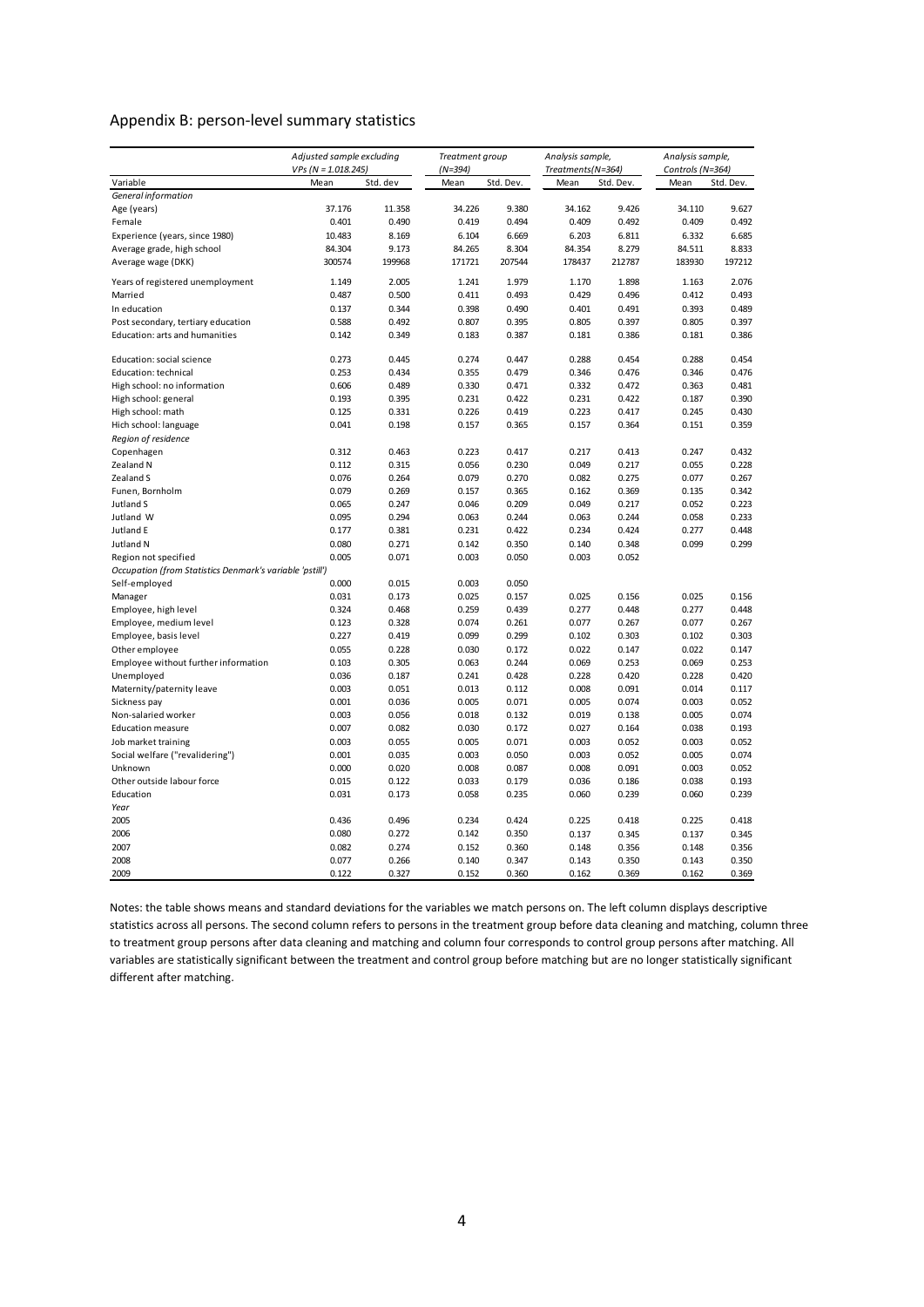# Appendix C: person-level program selection logit estimation results

|                                                                                                    | Adjusted sample<br>N=1,018,245, LR chi2(78)<br>=1129.19, Pseudo R2 =<br>0.1618 |                | Sample of treatments<br>and controls<br>N=728, LR chi2(76)=<br>25,57, R2=0.026 |                |
|----------------------------------------------------------------------------------------------------|--------------------------------------------------------------------------------|----------------|--------------------------------------------------------------------------------|----------------|
|                                                                                                    | Coeff.                                                                         | Ste.           | Coeff.                                                                         | Ste.           |
| General information                                                                                |                                                                                |                |                                                                                |                |
| Female                                                                                             | $-0.122$                                                                       | 0.114          | $-0.065$                                                                       | 0.192          |
| Married<br>In education                                                                            | $-0.004$<br>$-0.050$                                                           | 0.111<br>0.181 | 0.078<br>0.009                                                                 | 0.173<br>0.310 |
|                                                                                                    |                                                                                |                |                                                                                |                |
| Age (in years, omitted: <25years)                                                                  |                                                                                |                |                                                                                |                |
| (25, 29)                                                                                           | $0.750$ ***                                                                    | 0.216          | 0.187                                                                          | 0.351          |
| (30, 34)                                                                                           | $0.717***$                                                                     | 0.256          | 0.304                                                                          | 0.427          |
| (35, 39)<br>(40, 44)                                                                               | $0.611**$<br>0.441                                                             | 0.301<br>0.339 | 0.316<br>0.456                                                                 | 0.503<br>0.609 |
| (45, 49)                                                                                           | $0.758**$                                                                      | 0.352          | 0.548                                                                          | 0.617          |
| $(50+)$                                                                                            | 0.024                                                                          | 0.359          | 0.688                                                                          | 0.610          |
| Region of residence (omitted: Copenhagen)                                                          |                                                                                |                |                                                                                |                |
| Zealand N                                                                                          | 0.325                                                                          | 0.243          | 0.142                                                                          | 0.406          |
| Zealand S                                                                                          | $1.446$ ***                                                                    | 0.216          | 0.242                                                                          | 0.344          |
| Funen, Bornholm                                                                                    | $1.436$ ***                                                                    | 0.171          | 0.372                                                                          | 0.273          |
| Jutland S                                                                                          | $1.018$ ***                                                                    | 0.265          | 0.176                                                                          | 0.402          |
| Jutland W                                                                                          | $0.784$ ***                                                                    | 0.233          | 0.298                                                                          | 0.386          |
| Jutland E                                                                                          | $0.775$ ***                                                                    | 0.151          | $-0.063$                                                                       | 0.237          |
| Jutland N                                                                                          | $1.269$ ***                                                                    | 0.176          | 0.516                                                                          | 0.302          |
| Region not specified                                                                               | $-0.079$                                                                       | 1.007          |                                                                                |                |
| High school final grade average (omitted group: unknown)                                           |                                                                                |                |                                                                                |                |
| (0, 75)                                                                                            | 0.064                                                                          | 0.205          | 0.281                                                                          | 0.324          |
| (76, 85)                                                                                           | 0.242                                                                          | 0.163          | 0.308                                                                          | 0.257          |
| (86, 90)                                                                                           | -0.227                                                                         | 0.210          | 0.502                                                                          | 0.350          |
| $(90+)$                                                                                            | 0.011                                                                          | 0.190          | 0.332                                                                          | 0.301          |
| Occupation(from Statistics Denmark's 'pstill' variable, omitted: pstill-category 12 ('VAT-payer')) |                                                                                |                |                                                                                |                |
| Self-employed (pstill=14)                                                                          | 1.976 *                                                                        | 1.051          |                                                                                |                |
| Manager                                                                                            | 0.774                                                                          | 0.475          | $-0.047$                                                                       | 0.794          |
| Employee, high level                                                                               | 0.270                                                                          | 0.348          | $-0.090$                                                                       | 0.557          |
| Employee, medium level                                                                             | 0.159<br>0.192                                                                 | 0.384          | $-0.063$<br>$-0.040$                                                           | 0.602<br>0.597 |
| Employee, basis level<br>Other employee                                                            | 0.702                                                                          | 0.366<br>0.438 | $-0.058$                                                                       | 0.771          |
| Employee without further information                                                               | 0.372                                                                          | 0.379          | $-0.016$                                                                       | 0.621          |
| Unemployed                                                                                         | 1.998 ***                                                                      | 0.321          | $-0.160$                                                                       | 0.541          |
| Maternity/paternity leave                                                                          | $1.219**$                                                                      | 0.543          | $-0.604$                                                                       | 0.923          |
| Sickness pay                                                                                       | $1.681**$                                                                      | 0.773          | 0.474                                                                          | 1.367          |
| Non-salaried worker                                                                                | $2.551$ ***                                                                    | 0.487          | 0.804                                                                          | 0.981          |
| <b>Education measure</b>                                                                           | 1.909 ***                                                                      | 0.418          | $-0.540$                                                                       | 0.678          |
| Job market training                                                                                | 2.808 ***                                                                      | 0.785          | $-0.265$                                                                       | 1.582          |
| Social welfare ("revalidering")                                                                    | 1.292                                                                          | 1.063          | 0.949                                                                          | 1.410          |
| Unknown (pstill=57)                                                                                | $2.645$ ***                                                                    | 0.663          | 0.842                                                                          | 1.298          |
| Other outside labour force                                                                         | $0.876$ **                                                                     | 0.398          | $-0.311$                                                                       | 0.633          |
| Education                                                                                          | 0.415                                                                          | 0.378          | $-0.095$                                                                       | 0.606          |
| Salary (omitted: no information)                                                                   |                                                                                |                |                                                                                |                |
| (0%,0.15%) of sample mean                                                                          | 0.249                                                                          | 0.183          | 0.087                                                                          | 0.298          |
| (15%,25%) of sample mean                                                                           | $0.472**$                                                                      | 0.219          | 0.265                                                                          | 0.352          |
| (25%,50%) of sample mean                                                                           | 0.275                                                                          | 0.201          | $-0.260$                                                                       | 0.317          |
| (50%,75%) of sample mean                                                                           | $-0.828$ ***                                                                   | 0.287          | $-0.033$                                                                       | 0.450          |
| (75%, 100%) of sample mean                                                                         | $-0.784$ ***                                                                   | 0.275          | 0.105                                                                          | 0.446          |
| (100%, 125%) of sample mean                                                                        | $-1.193$ ***                                                                   | 0.287          | $-0.244$                                                                       | 0.430          |
| (125%, 150%) of sample mean                                                                        | $-1.379$ ***                                                                   | 0.302          | $-0.115$                                                                       | 0.444          |
| (150%, 200%) of sample mean                                                                        | $-1.527$ ***                                                                   | 0.313          | 0.027                                                                          | 0.480          |
| (200%+) of sample mean                                                                             | $-1.741$ ***                                                                   | 0.408          | $-0.398$                                                                       | 0.604          |

*Notes: \*, \*\*, \*\*\* denote statistical significance at the 10, 5, and 1% level. Additional variables included in the regressions, but not presented in this table are: education (15 categories), experience (five categories), high school average grade (five categories), unemployment experience index (variable 'sumgrad', six categories).*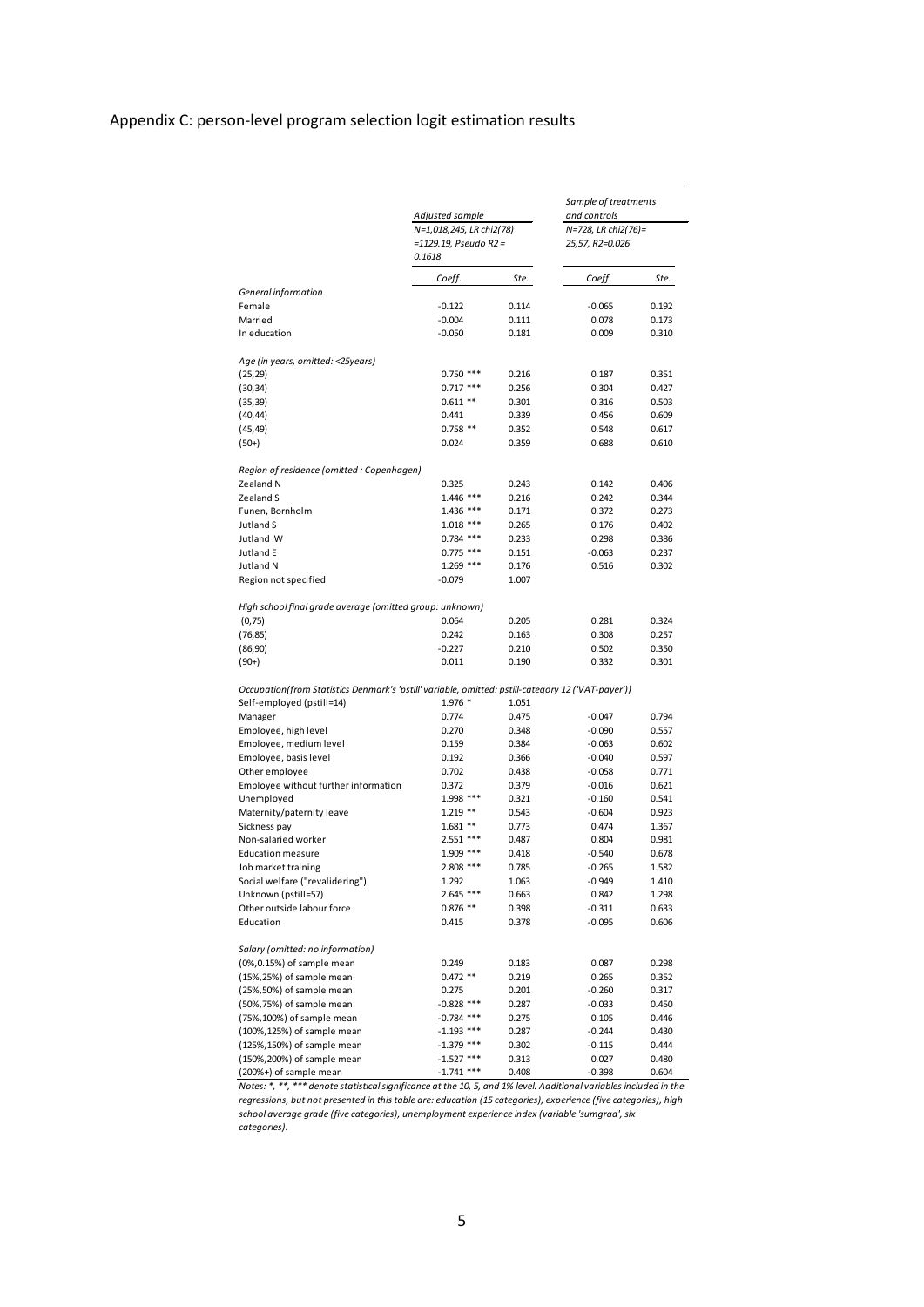# Appendix D: firm-level summary statistics

|                                                                              | $N = 296,087$ | Summary of all firms, |        | Summary of adjusted<br>sample, N = 238.375 |         | Summary of treatments<br>in analysis sample, $N =$<br>316 |          | Summary of controls in<br>analysis sample,<br>$N = 316$ |  |
|------------------------------------------------------------------------------|---------------|-----------------------|--------|--------------------------------------------|---------|-----------------------------------------------------------|----------|---------------------------------------------------------|--|
|                                                                              | Mean          | Std. Dev              | Mean   | Std. Dev                                   | Mean    | Std. Dev                                                  | Mean     | Std. Dev                                                |  |
| Industry                                                                     |               |                       |        |                                            |         |                                                           |          |                                                         |  |
| Construction                                                                 | 0.13          | 0.34                  | 0.15   | 0.36                                       | 0.06    | 0.23                                                      | 0.05     | 0.22                                                    |  |
| Trade                                                                        | 0.18          | 0.39                  | 0.19   | 0.39                                       | 0.21    | 0.41                                                      | 0.21     | 0.41                                                    |  |
| IT, services                                                                 | 0.07          | 0.26                  | 0.07   | 0.25                                       | 0.09    | 0.29                                                      | 0.09     | 0.28                                                    |  |
| Manufacturing                                                                | 0.01          | 0.10                  | 0.01   | 0.11                                       | 0.06    | 0.24                                                      | 0.06     | 0.24                                                    |  |
| Metal industries                                                             | 0.02          | 0.14                  | 0.02   | 0.15                                       | 0.05    | 0.22                                                      | 0.03     | 0.18                                                    |  |
| Furniture and related industries                                             | 0.02          | 0.12                  | 0.02   | 0.13                                       | 0.06    | 0.23                                                      | 0.08     | 0.27                                                    |  |
| Travel agencies, cleaning services                                           | 0.02          | 0.13                  | 0.02   | 0.13                                       | 0.03    | 0.18                                                      | 0.04     | 0.20                                                    |  |
| Advertisement                                                                | 0.03          | 0.16                  | 0.03   | 0.16                                       | 0.06    | 0.24                                                      | 0.07     | 0.25                                                    |  |
| Consulting, business services                                                | 0.13          | 0.34                  | 0.13   | 0.34                                       | 0.12    | 0.32                                                      | 0.12     | 0.33                                                    |  |
| Paper&publishing                                                             | 0.01          | 0.11                  | 0.01   | 0.11                                       | 0.03    | 0.18                                                      | 0.02     | 0.15                                                    |  |
| Other                                                                        | 0.38          | 0.48                  | 0.35   | 0.48                                       | 0.22    | 0.42                                                      | 0.23     | 0.42                                                    |  |
| Key figures                                                                  |               |                       |        |                                            |         |                                                           |          |                                                         |  |
| Number of employees                                                          | 11.21         | 64.13                 | 7.02   | 12.80                                      | 14.75   | 18.39                                                     | 13.96    | 17.46                                                   |  |
| No number of employees information                                           | 0.28          | 0.45                  | 0.23   | 0.42                                       | 0.03    | 0.18                                                      | 0.02     | 0.15                                                    |  |
| Number of employees=0                                                        | 0.13          | 0.34                  | 0.11   | 0.31                                       | 0.01    | 0.11                                                      | 0.02     | 0.14                                                    |  |
| Number of highly educated employees <sup>1</sup>                             | 0.19          | 0.31                  | 0.17   | 0.30                                       | 0.22    | 0.27                                                      | 0.22     | 0.29                                                    |  |
| Value added (DKK1,000)                                                       | 4713          | 39920                 | 2903   | 5941                                       | 6483    | 8425                                                      | 6279     | 8304                                                    |  |
| No value added information                                                   | 0.12          | 0.32                  | 0.08   | 0.27                                       | 0.01    | 0.11                                                      | 0.03     | 0.16                                                    |  |
| Net income (profit, DKK1,000)                                                | 676           | 25560                 | 302    | 1654                                       | 457     | 2165                                                      | 567      | 2070                                                    |  |
| Return on assets                                                             | $-0.41$       | 42.66                 | 0.02   | 0.23                                       | 0.03    | 0.21                                                      | 0.04     | 0.22                                                    |  |
| Wage cost per employee (DKK1,000)                                            | 410           | 1540                  | 400    | 660                                        | 395     | 217                                                       | 377      | 163                                                     |  |
| No wage cost per employee info.                                              | 0.43          | 0.49                  | 0.37   | 0.48                                       | 0.09    | 0.29                                                      | 0.09     | 0.28                                                    |  |
| Labour productivity (DKK1,000)                                               | 3096          | 97103                 | 2623   | 65175                                      | 2056    | 5479                                                      | 1867     | 2627                                                    |  |
| No labour prod. Info.                                                        | 0.44          | 0.50                  | 0.37   | 0.48                                       | 0.08    | 0.27                                                      | 0.09     | 0.29                                                    |  |
| Total assets (DKK1 mio.)                                                     | 17.07         | 219.76                | 7.79   | 16.29                                      | 13.06   | 20.31                                                     | 13.05    | 21.51                                                   |  |
| Equity share                                                                 | $-1.23$       | 99.71                 | 0.28   | 0.38                                       | 0.22    | 0.35                                                      | 0.23     | 0.34                                                    |  |
| Short term debt (DKK1,000)                                                   | 7008          | 86627                 | 3428   | 6928                                       | 6532    | 9240                                                      | 6579     | 9931                                                    |  |
|                                                                              |               |                       |        |                                            |         |                                                           |          |                                                         |  |
| Development in selected key figures (average annual increase in t=-3 to t=0) |               |                       |        |                                            |         |                                                           |          |                                                         |  |
| Number of employees                                                          | 0.34          | 9.25                  | 0.24   | 2.09                                       | $-0.59$ | 4.48                                                      | $-0.43$  | 4.41                                                    |  |
| Number of highly educated employees                                          | 0.12          | 2.64                  | 0.04   | 0.54                                       | $-1.23$ | 3.43                                                      | $-1.30$  | 3.38                                                    |  |
| Value added (DKK1,000)                                                       | 269           | 7602                  | 154    | 1233                                       | 391     | 1760                                                      | 438      | 1751                                                    |  |
| Net income                                                                   | 33.9          | 9435.8                | 2.1    | 860.6                                      | $-2.2$  | 1334.5                                                    | 79.0     | 940.5                                                   |  |
| Wage cost per employee                                                       | $-4.2$        | 1567.3                | $-4.2$ | 1529.4                                     | 0.2     | 143.9                                                     | $-15.7$  | 215.4                                                   |  |
| Labour productivity                                                          | 94.0          | 40919.0               | 74.4   | 22814.4                                    | $-92.7$ | 2402.2                                                    | $-575.2$ | 9857.6                                                  |  |
| Year                                                                         |               |                       |        |                                            |         |                                                           |          |                                                         |  |
| 2005                                                                         | 0.11          | 0.31                  | 0.11   | 0.32                                       | 0.24    | 0.43                                                      | 0.24     | 0.43                                                    |  |
| 2006                                                                         | 0.16          | 0.36                  | 0.16   | 0.37                                       | 0.15    | 0.35                                                      | 0.15     | 0.35                                                    |  |
| 2007                                                                         | 0.18          | 0.39                  | 0.18   | 0.39                                       | 0.15    | 0.36                                                      | 0.15     | 0.36                                                    |  |
| 2008                                                                         | 0.21          | 0.41                  | 0.20   | 0.40                                       | 0.15    | 0.36                                                      | 0.15     | 0.36                                                    |  |
| 2009                                                                         | 0.23          | 0.42                  | 0.22   | 0.41                                       | 0.16    | 0.37                                                      | 0.16     | 0.37                                                    |  |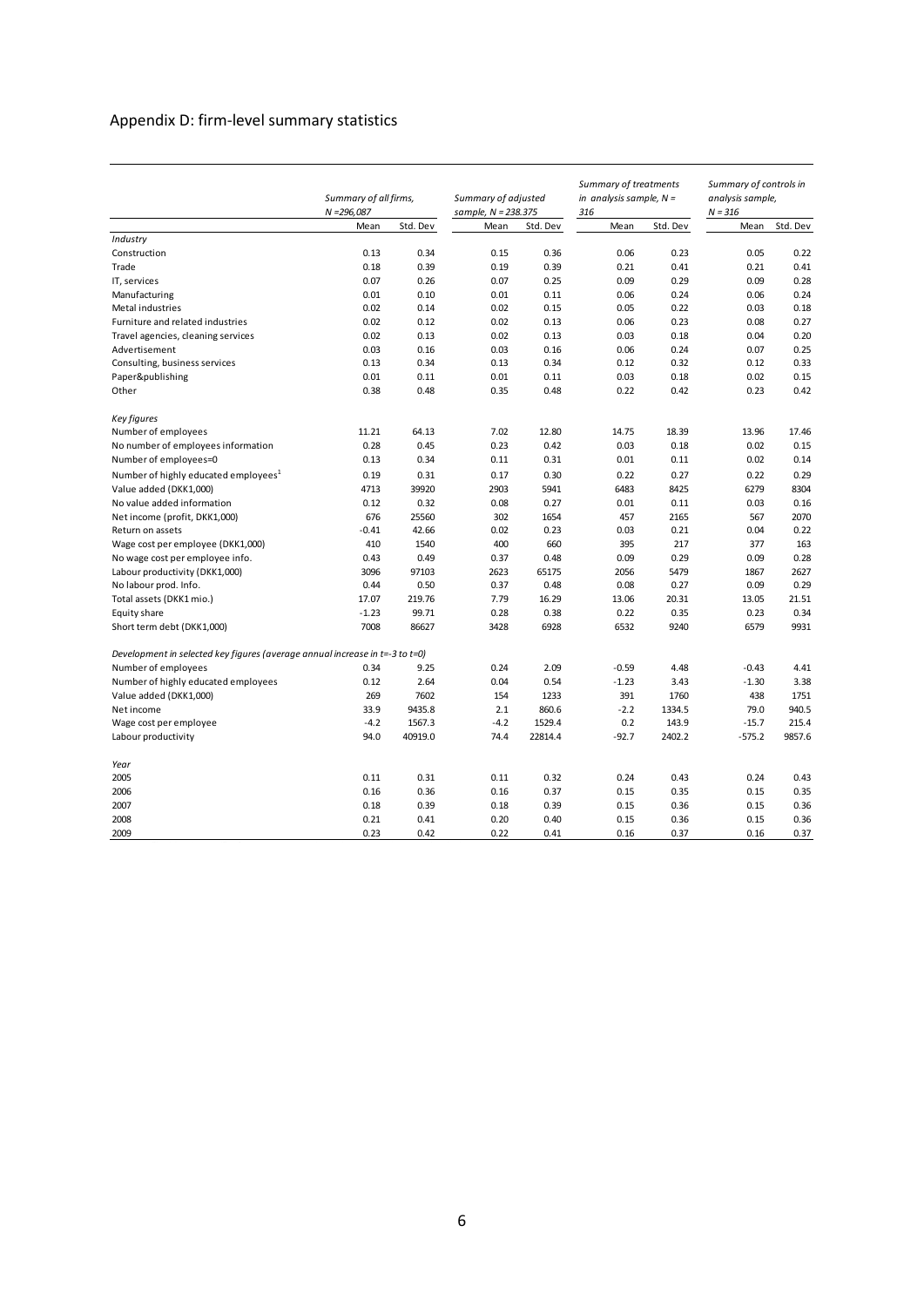|                                              |               |                       |                       |                     | Summary of treatments |                           | Summary of controls in |                  |  |
|----------------------------------------------|---------------|-----------------------|-----------------------|---------------------|-----------------------|---------------------------|------------------------|------------------|--|
|                                              |               | Summary of all firms, |                       | Summary of adjusted |                       | in analysis sample, $N =$ |                        | analysis sample, |  |
|                                              | $N = 296,087$ |                       | sample, $N = 238.375$ |                     | 316                   |                           | $N = 316$              |                  |  |
|                                              | Mean          | Std. Dev              | Mean                  | Std. Dev            | Mean                  | Std. Dev                  | Mean                   | Std. Dev         |  |
| Company age and ownership information        |               |                       |                       |                     |                       |                           |                        |                  |  |
| Ownership code: joint stock                  | 0.27          | 0.44                  | 0.27                  | 0.44                | 0.52                  | 0.50                      | 0.53                   | 0.50             |  |
| Company age                                  | 10.45         | 21.80                 | 10.24                 | 13.45               | 15.10                 | 19.87                     | 13.94                  | 16.32            |  |
| Company has mother company                   | 0.34          | 0.47                  | 0.34                  | 0.48                | 0.48                  | 0.50                      | 0.49                   | 0.50             |  |
| Company is mother company                    | 0.06          | 0.24                  | 0.05                  | 0.23                | 0.11                  | 0.31                      | 0.09                   | 0.29             |  |
| Company is exporter                          | 0.12          | 0.32                  | 0.12                  | 0.32                | 0.42                  | 0.49                      | 0.39                   | 0.49             |  |
| Region                                       |               |                       |                       |                     |                       |                           |                        |                  |  |
| Zealand N, Copenhagen                        | 0.24          | 0.43                  | 0.23                  | 0.42                | 0.14                  | 0.35                      | 0.19                   | 0.39             |  |
| Zealand S                                    | 0.09          | 0.28                  | 0.09                  | 0.28                | 0.04                  | 0.19                      | 0.04                   | 0.19             |  |
| Funen, Bornholm                              | 0.11          | 0.31                  | 0.12                  | 0.32                | 0.15                  | 0.35                      | 0.16                   | 0.37             |  |
| Jutland S                                    | 0.07          | 0.26                  | 0.07                  | 0.26                | 0.11                  | 0.32                      | 0.07                   | 0.25             |  |
| Jutland W                                    | 0.09          | 0.29                  | 0.10                  | 0.30                | 0.11                  | 0.32                      | 0.11                   | 0.32             |  |
| Jutland E                                    | 0.09          | 0.28                  | 0.09                  | 0.29                | 0.10                  | 0.30                      | 0.07                   | 0.26             |  |
| Jutland N                                    | 0.16          | 0.37                  | 0.16                  | 0.37                | 0.18                  | 0.38                      | 0.18                   | 0.38             |  |
| Region not specified, overseas departments   | 0.08          | 0.27                  | 0.08                  | 0.27                | 0.11                  | 0.31                      | 0.10                   | 0.31             |  |
| <b>Employee chaacteristics</b>               |               |                       |                       |                     |                       |                           |                        |                  |  |
| Company: mean employee age (yrs)             | 40.1          | 9.6                   | 40.0                  | 9.5                 | 37.5                  | 6.6                       | 37.6                   | 7.1              |  |
| Company: share female                        | 0.26          | 0.29                  | 0.25                  | 0.29                | 0.30                  | 0.26                      | 0.27                   | 0.26             |  |
| Company: share with secondary education      | 0.26          | 0.34                  | 0.24                  | 0.33                | 0.31                  | 0.28                      | 0.30                   | 0.32             |  |
| Company: share with post secondary education | 0.19          | 0.31                  | 0.17                  | 0.30                | 0.22                  | 0.27                      | 0.22                   | 0.29             |  |
| Company: share tertiary education            | 0.08          | 0.21                  | 0.07                  | 0.20                |                       |                           |                        |                  |  |
| Company: share social science                | 0.26          | 0.32                  | 0.26                  | 0.32                | 0.29                  | 0.25                      | 0.29                   | 0.29             |  |
| Company: share arts&hum                      | 0.26          | 0.32                  | 0.26                  | 0.32                | 0.29                  | 0.25                      | 0.29                   | 0.29             |  |
| Company: share technical                     | 0.35          | 0.35                  | 0.35                  | 0.35                | 0.30                  | 0.28                      | 0.32                   | 0.33             |  |

Notes: the table shows means and standard deviations for the variables we match firms on. The left column displays descriptive statistics across all firms. The second column refers to firms in the treatment group before data cleaning and matching, column three to treatment group firms after data cleaning and matching and column four corresponds to control group firms after matching. All variables are statistically significant between the treatment and control group before matching but are no longer statistically significant different after matching.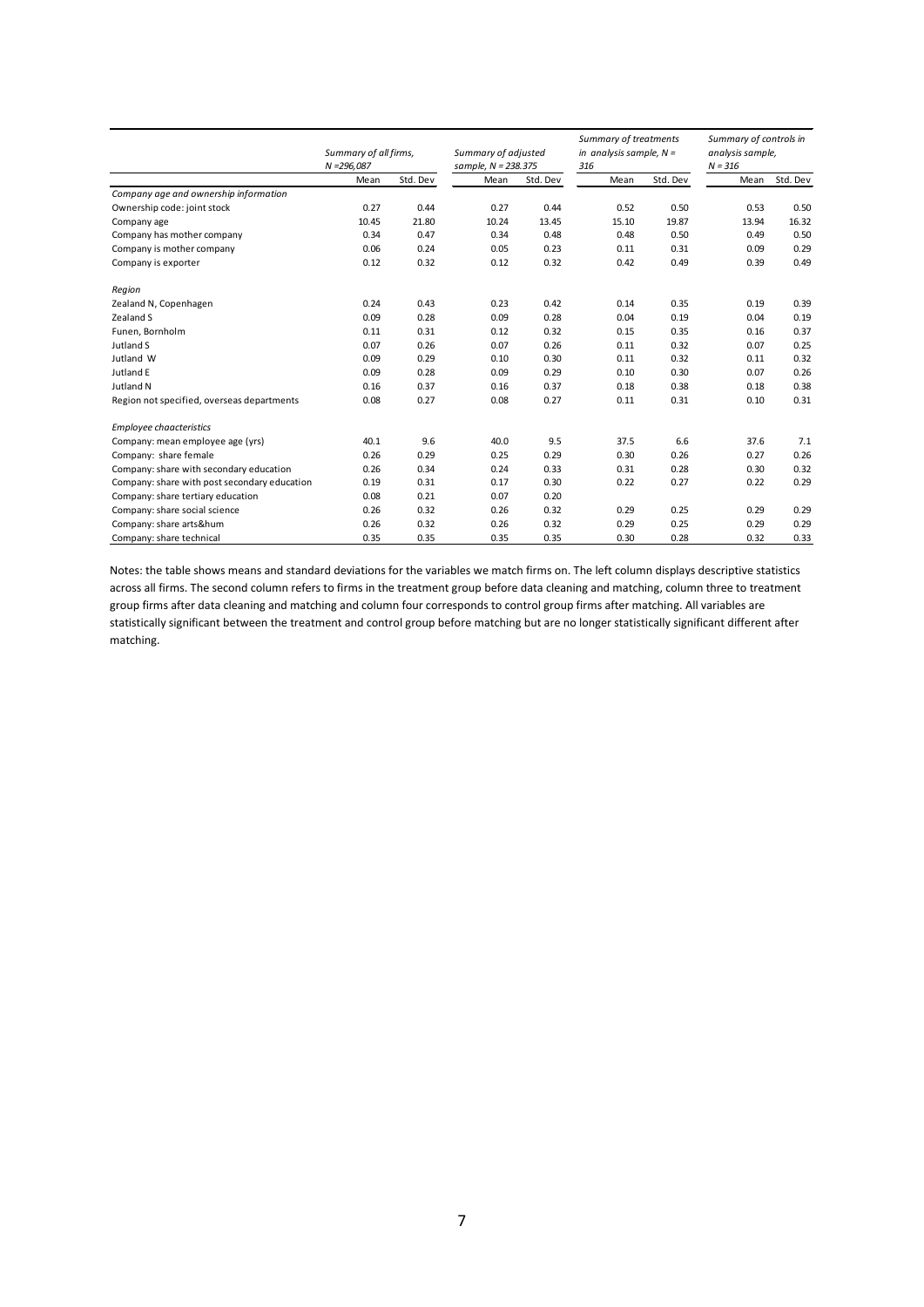# Appendix E: logit regression firm-level estimation results for selection into treatment

|                                                                              | Adjusted sample<br>$N = 238,693$ |              | Treatments and<br>controls sample<br>$N = 632$ |              |
|------------------------------------------------------------------------------|----------------------------------|--------------|------------------------------------------------|--------------|
|                                                                              | Mean                             | Std. Dev     | Mean                                           | Std. Dev     |
| Industry                                                                     |                                  |              |                                                |              |
| Construction                                                                 | $-0.85$ ***                      | 0.28         | 0.46                                           | 0.46         |
| Trade                                                                        | $-0.31$ *                        | 0.19         | 0.02                                           | 0.28         |
| IT, services                                                                 | $-0.16$                          | 0.25         | 0.28                                           | 0.40         |
| Manufacturing                                                                | $0.90$ ***                       | 0.28         | 0.23                                           | 0.41         |
| Metal industries                                                             | 0.16                             | 0.30         | 0.66                                           | 0.47         |
| Furniture and related industries                                             | $0.55*$                          | 0.28         | $-0.27$                                        | 0.40         |
| Travel agencies, cleaning services                                           | 0.48                             | 0.34         | $-0.31$                                        | 0.51         |
| Advertisement                                                                | 0.28                             | 0.28         | $-0.08$                                        | 0.42         |
| Consulting, business services                                                | $-0.19$                          | 0.24         | 0.13                                           | 0.36         |
| Paper&publishing<br>Other (udeladt category)                                 | 0.19                             | 0.36         | 0.34                                           | 0.58         |
| Key figures                                                                  |                                  |              |                                                |              |
| Number of employees                                                          | $0.04$ ***                       | 0.01         | 0.00                                           | 0.02         |
| Number of employees^2                                                        | $0.00$ ***                       | 0.00         | 0.00                                           | 0.00         |
| No employees information                                                     | $-0.79$                          | 0.74         | 1.37                                           | 1.22         |
| Number of employees=0                                                        | $-1.18*$                         | 0.69         | 0.40                                           | 1.04         |
| Value added (DKK1 mio.)                                                      | $-0.01$                          | 0.02         | 0.02                                           | 0.03         |
| No value added information                                                   | $-0.70$                          | 0.63         | $-0.81$                                        | 0.95         |
| Netincome (DKK1,mio)                                                         | $-0.04$                          | 0.04         | $-0.04$                                        | 0.07         |
| Return on assets                                                             | $0.64$ **                        | 0.32         | 0.32                                           | 0.53         |
| Wage cost per employee (DKK1,000)                                            | 0.00                             | 0.00         | 0.00                                           | 0.00         |
| No wage cost per employee info.                                              | 0.74                             | 0.48         | 0.02                                           | 0.93         |
| Labour productivity (DKK1,000)                                               | 0.00                             | 0.00         | 0.00                                           | 0.00         |
| No labour prod. Info.                                                        | $-0.41$                          | 0.50         | $-1.16$                                        | 0.78         |
| Total assets (DKK1 mio.)                                                     | 0.01                             | 0.01         | 0.01                                           | 0.02         |
| Total assets (DKK1,000)^2                                                    | 0.00                             | 0.00         | 0.00                                           | 0.00         |
| Equity share<br>Short term debt (DKK1,000)                                   | $-0.57$ ***<br>0.00              | 0.17<br>0.00 | $-0.35$<br>0.00                                | 0.33<br>0.00 |
|                                                                              |                                  |              |                                                |              |
| Development in selected key figures (average annual increase in t=-3 to t=0) |                                  |              |                                                |              |
| Number of employees                                                          | 0.03                             | 0.03         | 0.03                                           | 0.05         |
| Number of employees, missing obs.                                            | 0.15                             | 0.61         | 0.14                                           | 1.04         |
| Number of highly educated employees                                          | 0.09                             | 0.08         | 0.12                                           | 0.12         |
| Number of highly educated employees, missing                                 | 0.04                             | 0.85         | 0.47                                           | 1.26         |
| Value added (DKK1 mio.)                                                      | 0.03                             | 0.05         | $-0.06$                                        | 0.09         |
| Value added, missing obs.                                                    | 0.17                             | 0.42         | $-0.02$                                        | 0.76         |
| Net income (DKK1 mio.)                                                       | $-0.03$                          | 0.08         | 0.00                                           | 0.11         |
| Wage cost per employee (DKK1,000)<br>Wage cost per employee, missing obs.    | 0.00<br>0.74                     | 0.00<br>0.48 | 0.00<br>0.02                                   | 0.00<br>0.93 |
|                                                                              |                                  |              |                                                |              |
| Labour productivity (DKK1 mio.)                                              | 0.00                             | 0.01         | 0.01                                           | 0.02         |
| Labour productivity, missing obs.                                            | $1.49$ ***                       | 0.45         | 0.56                                           | 0.71         |
| Year                                                                         |                                  |              |                                                |              |
| 2005                                                                         | $0.53$ ***                       | 0.19         | $-0.06$                                        | 0.29         |
| 2006                                                                         | $-0.27$                          | 0.21         | $-0.19$                                        | 0.33         |
| 2007                                                                         | $-0.33$                          | 0.21         | $-0.10$                                        | 0.32         |
| 2008                                                                         | $-0.34$ *                        | 0.21         | $-0.22$                                        | 0.34         |
| 2009                                                                         | $-0.23$                          | 0.20         | $-0.25$                                        | 0.32         |